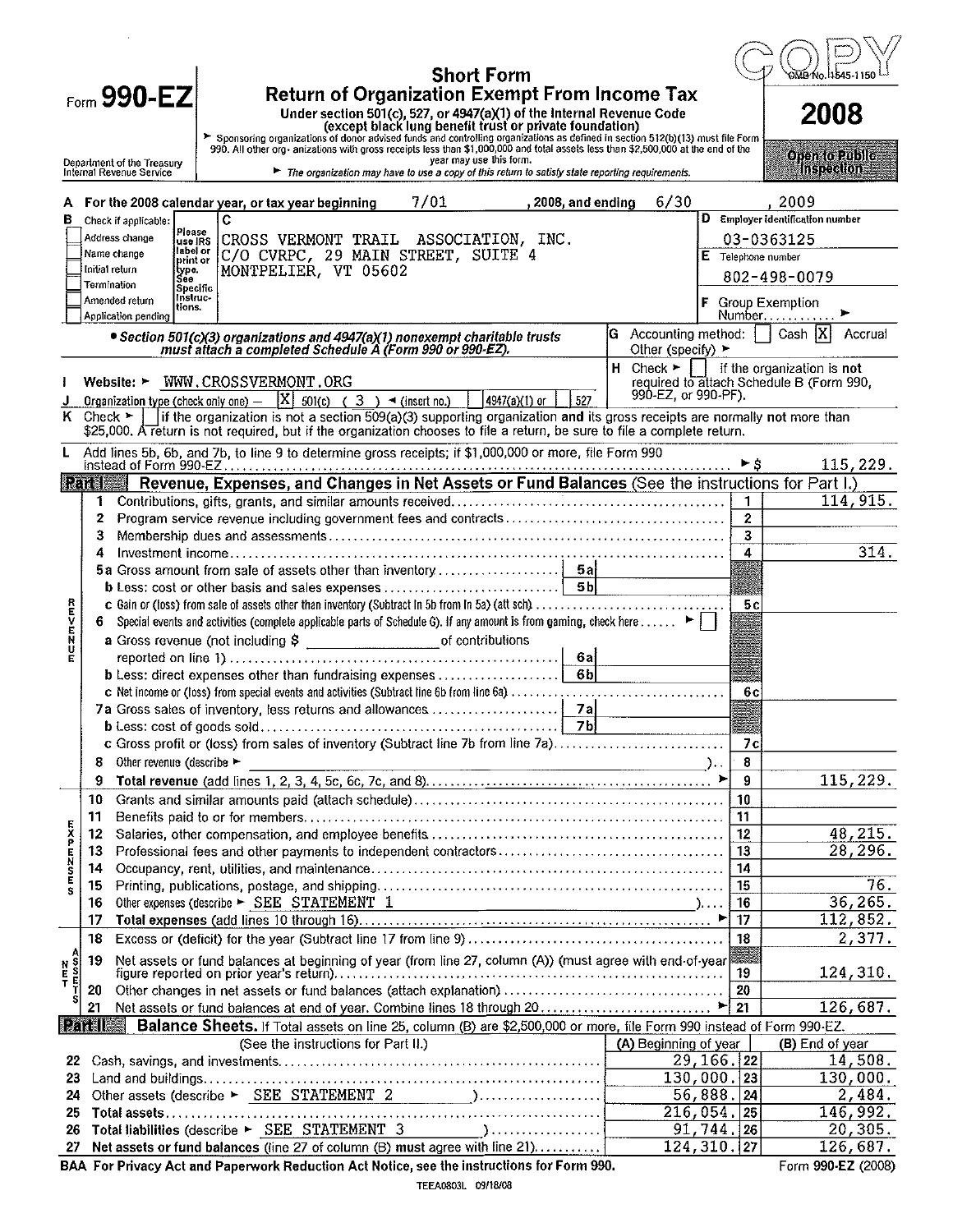|    | Form 990-EZ (2008) CROSS VERMONT TRAIL ASSOCIATION, INC.                                                                                                                                                                                                                                                                   |                                                                |                                                                                                     |                       |     | 03-0363125<br>Page 2                                                                         |
|----|----------------------------------------------------------------------------------------------------------------------------------------------------------------------------------------------------------------------------------------------------------------------------------------------------------------------------|----------------------------------------------------------------|-----------------------------------------------------------------------------------------------------|-----------------------|-----|----------------------------------------------------------------------------------------------|
|    | Statement of Program Service Accomplishments (See the instructions.)<br><b>Raall</b>                                                                                                                                                                                                                                       |                                                                | <b>Expenses</b>                                                                                     |                       |     |                                                                                              |
|    | What is the organization's primary exempt purpose? TRAIL BUILDING AND CONSERVATION.<br>Describe what was achieved in carrying out the organization's exempt purposes. In a clear and concise manner,<br>describe the services provided, the number of persons benefited, or other relevant information for each<br>program |                                                                | (Required for 501(c)(3)<br>and (4) organizations and<br>4947(a)(1) trusts; optional<br>for others.) |                       |     |                                                                                              |
| 28 | SEE STATEMENT 4                                                                                                                                                                                                                                                                                                            |                                                                |                                                                                                     |                       |     |                                                                                              |
|    |                                                                                                                                                                                                                                                                                                                            |                                                                |                                                                                                     |                       |     |                                                                                              |
|    |                                                                                                                                                                                                                                                                                                                            |                                                                |                                                                                                     |                       |     |                                                                                              |
|    | (Grants \$<br>) If this amount includes foreign grants, check here $\ldots$ $\ldots$ $\ldots$                                                                                                                                                                                                                              | 28a                                                            | 92,198.                                                                                             |                       |     |                                                                                              |
| 29 |                                                                                                                                                                                                                                                                                                                            |                                                                |                                                                                                     |                       |     |                                                                                              |
|    |                                                                                                                                                                                                                                                                                                                            |                                                                |                                                                                                     |                       |     |                                                                                              |
|    | (Grants \$                                                                                                                                                                                                                                                                                                                 | ) If this amount includes foreign grants, check here           |                                                                                                     |                       | 29a |                                                                                              |
| 30 |                                                                                                                                                                                                                                                                                                                            |                                                                |                                                                                                     |                       |     |                                                                                              |
|    |                                                                                                                                                                                                                                                                                                                            |                                                                |                                                                                                     |                       |     |                                                                                              |
|    |                                                                                                                                                                                                                                                                                                                            |                                                                |                                                                                                     |                       |     |                                                                                              |
|    | (Grants \$                                                                                                                                                                                                                                                                                                                 | ) If this amount includes foreign grants, check here ▶         |                                                                                                     |                       | 30a |                                                                                              |
|    | (Grants \$                                                                                                                                                                                                                                                                                                                 |                                                                |                                                                                                     |                       | 31a |                                                                                              |
| 32 |                                                                                                                                                                                                                                                                                                                            |                                                                |                                                                                                     |                       | 32  | 92,198.                                                                                      |
|    | List of Officers, Directors, Trustees, and Key Employees. (List each one even if not compensated. See the instrs.)<br><b>Part We</b>                                                                                                                                                                                       |                                                                |                                                                                                     |                       |     |                                                                                              |
|    | (a) Name and address                                                                                                                                                                                                                                                                                                       | (b) Title and average hours<br>per week devoted<br>to position | (c) Compensation (If<br>not paid, enter -0-.)                                                       | deterred compensation |     | (d) Contributions to (e) Experise account<br>employee benefit plans and and other allowances |
|    | ----------------                                                                                                                                                                                                                                                                                                           |                                                                |                                                                                                     |                       |     |                                                                                              |
|    | ---------                                                                                                                                                                                                                                                                                                                  |                                                                |                                                                                                     |                       |     |                                                                                              |
|    | SEE STATEMENT 5                                                                                                                                                                                                                                                                                                            |                                                                | 48,215.                                                                                             |                       | 0.  | 0.                                                                                           |
|    | --------------                                                                                                                                                                                                                                                                                                             |                                                                |                                                                                                     |                       |     |                                                                                              |
|    | ------------------                                                                                                                                                                                                                                                                                                         |                                                                |                                                                                                     |                       |     |                                                                                              |
|    |                                                                                                                                                                                                                                                                                                                            |                                                                |                                                                                                     |                       |     |                                                                                              |
|    | _ _ _ _ _ <i>_</i> _ _ _ _ _ _                                                                                                                                                                                                                                                                                             |                                                                |                                                                                                     |                       |     |                                                                                              |
|    |                                                                                                                                                                                                                                                                                                                            |                                                                |                                                                                                     |                       |     |                                                                                              |
|    |                                                                                                                                                                                                                                                                                                                            |                                                                |                                                                                                     |                       |     |                                                                                              |
|    | and and and are a strip to the                                                                                                                                                                                                                                                                                             |                                                                |                                                                                                     |                       |     |                                                                                              |
|    |                                                                                                                                                                                                                                                                                                                            |                                                                |                                                                                                     |                       |     |                                                                                              |
|    |                                                                                                                                                                                                                                                                                                                            |                                                                |                                                                                                     |                       |     |                                                                                              |
|    | ---------------------                                                                                                                                                                                                                                                                                                      |                                                                |                                                                                                     |                       |     |                                                                                              |
|    |                                                                                                                                                                                                                                                                                                                            |                                                                |                                                                                                     |                       |     |                                                                                              |
|    |                                                                                                                                                                                                                                                                                                                            |                                                                |                                                                                                     |                       |     |                                                                                              |
|    |                                                                                                                                                                                                                                                                                                                            |                                                                |                                                                                                     |                       |     |                                                                                              |
|    |                                                                                                                                                                                                                                                                                                                            |                                                                |                                                                                                     |                       |     |                                                                                              |
|    |                                                                                                                                                                                                                                                                                                                            |                                                                |                                                                                                     |                       |     |                                                                                              |
|    |                                                                                                                                                                                                                                                                                                                            |                                                                |                                                                                                     |                       |     |                                                                                              |
|    |                                                                                                                                                                                                                                                                                                                            |                                                                |                                                                                                     |                       |     |                                                                                              |
|    |                                                                                                                                                                                                                                                                                                                            |                                                                |                                                                                                     |                       |     |                                                                                              |
|    |                                                                                                                                                                                                                                                                                                                            |                                                                |                                                                                                     |                       |     |                                                                                              |
|    |                                                                                                                                                                                                                                                                                                                            |                                                                |                                                                                                     |                       |     |                                                                                              |
|    |                                                                                                                                                                                                                                                                                                                            |                                                                |                                                                                                     |                       |     |                                                                                              |
|    |                                                                                                                                                                                                                                                                                                                            |                                                                |                                                                                                     |                       |     |                                                                                              |
|    |                                                                                                                                                                                                                                                                                                                            |                                                                |                                                                                                     |                       |     |                                                                                              |
|    |                                                                                                                                                                                                                                                                                                                            |                                                                |                                                                                                     |                       |     |                                                                                              |
|    |                                                                                                                                                                                                                                                                                                                            |                                                                |                                                                                                     |                       |     |                                                                                              |
|    |                                                                                                                                                                                                                                                                                                                            |                                                                |                                                                                                     |                       |     |                                                                                              |
|    |                                                                                                                                                                                                                                                                                                                            |                                                                |                                                                                                     |                       |     |                                                                                              |
|    |                                                                                                                                                                                                                                                                                                                            |                                                                |                                                                                                     |                       |     |                                                                                              |
|    |                                                                                                                                                                                                                                                                                                                            |                                                                |                                                                                                     |                       |     |                                                                                              |

 $\hat{\boldsymbol{r}}$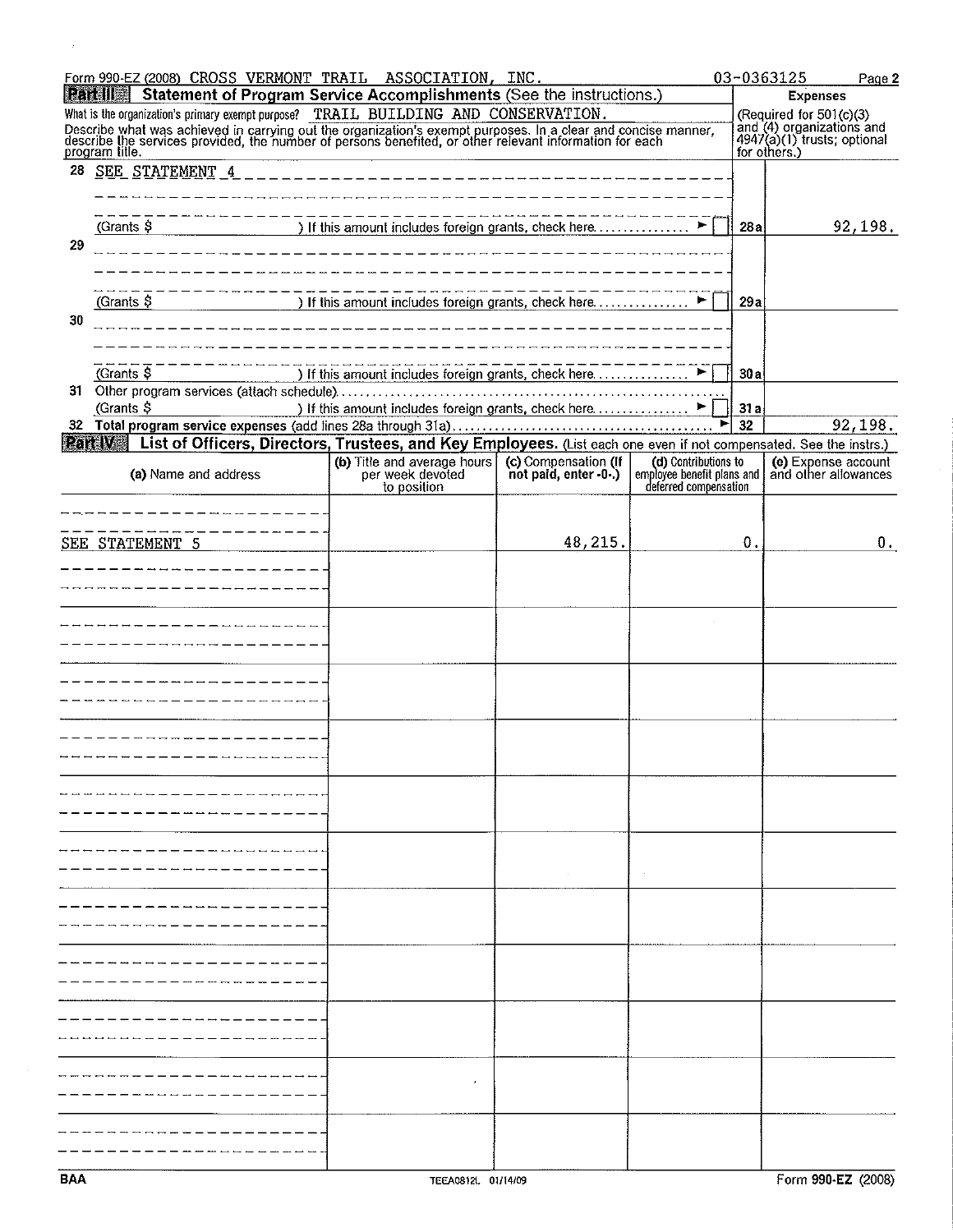**ITY AVENUE** Other Information (Note the statement requirement in General Instruction V. Yes **No** 33 Did the organization engage in any activity not previously reported to the IRS? If 'Yes,' attach a detailed description of **each activity ......................................... , ............. , ........ , ..... ,"', .. ,., ............. , ........** f-='=--+--t-:':- 34 34 Were any changes made to the organizing or governing documents but not reported to the IRS? If 'Yes,' attach a conformed copy of the changes . . . . . . . 35 If the organization had income from business activities, such as those reported on lines 2, 6a, and 7a (among others), but not reported on Form 990-T, **attach a statement explaining your reason for not reporting the income on Form 99O·T. a Did the organization have unrelated business gross income of \$1,000 or more or 6033(e) notice, reporting, and proxy tax requirements? .** .. , ........................................... , .. "., , .. , ..... , ........... , ... , .......... I--"':'-"--j--j----'''--- b If 'Yes,' has it filed a tax return on Form 990-T for this year? ........................................................ 1--"=-=-+--1---- **36 Was there a liquidation, dissolution, termination, or substantial contraction during the year?** If 'Yes,' complete applicable parts of Schedule N. ............................................ . X 36 **37a** Enter amount of political expenditures, direct or indirect, as described in the instructions  $\ldots$ ,  $\ldots$ ,  $\ldots$ ,  $\blacktriangleright$  37a  $\Omega$ b Did the organization file Fonn 1120-POL for this year? ............................................................. .  $37<sub>b</sub>$ X **38a Did the organization borrow from, or make any loans to, any officer, director, trustee, or any such loans made in a prior year and still unpaid at the start of the period covered by**   $38a$ X b ~~~~~; ~~~~:d~ ~~h~dule.L,. ~artl.l.and. enter the. total. 38<sub>b</sub>  $N/A$ 39 501 (c)(7) organizations. Enter: **a Initiation fees and capital contributions included on line 9 .** ......... , . , .. , .. , , .. , , ......... 1--"':'-"-1--------::'7f **b Gross receipts, included on line 9, for public use of club facilities.** , , . , , , ..... , , , , ... , ...... L"'=~ \_\_\_\_\_ -=-= **40a 501 (c)(3) organizations. Enter amount of tax imposed on the organization during the year under:**  section 4911 ~ 0. ; section 4912 ~ 0. ; section 4955 ~ \_\_\_\_\_\_ ---'o".~ b 501(c)(3) and (4) organizations. Did the organization engage in any section 4958 excess benefit transaction during the<br>year or did it become aware of an excess benefit transaction from a prior year?<br>If 'Yes,' complete Sc X **c Enter amount of tax imposed on organization managers or disqualified persons during the**  year under sections 4912, 4955, and 4958 .................................................. ~ \_\_\_\_\_\_ --''--' **d Enter amount of tax on line 40c reimbursed by the organization, . , ,** ......... , ........ , ... , .. .  $\Omega$ . **e All organizations. At any time during the tax year, was the organization a party to a prohibited tax shelter transaction? If 'Yes,' complete Form 8886-T"" ........ , ......... , ................. , ............... , ... , ....** '--"=-'-\_-'---'~ 41 List the states with which a copy of this return is filed ~ ."N"'O"'N"E=---\_\_\_\_\_\_\_\_\_\_\_\_\_\_\_\_\_\_\_\_\_\_\_\_\_\_\_\_ \_

ASSOCIATION, INC

03-0363125

Page 3

Form 990-EZ (2008) CROSS VERMONT TRAIL

| 42 a The books are in care of $\blacktriangleright$ ERIC SCHARNBERG<br>Telephone no. $\blacktriangleright$                                                                                                                             |                 |      |     |
|----------------------------------------------------------------------------------------------------------------------------------------------------------------------------------------------------------------------------------------|-----------------|------|-----|
| Located at ► 29 MAIN STREET, SUITE 4 MONTPELIER VT<br>$2IP + 4$ $\sim$ 05602                                                                                                                                                           |                 |      |     |
|                                                                                                                                                                                                                                        |                 | Yes. | No. |
| <b>b</b> At any time during the calendar year, did the organization have an interest in or a signature or other authority over a<br>financial account in a foreign country (such as a bank account, securities account, or other finan | 42 <sub>b</sub> |      |     |
| If 'Yes,' enter the name of the foreign country: $\rightarrow$                                                                                                                                                                         |                 |      |     |
|                                                                                                                                                                                                                                        |                 |      |     |
|                                                                                                                                                                                                                                        |                 |      |     |
| See the instructions for exceptions and filing requirements for Form TD F 90-22.1, Report of a Foreign Bank and Financial Accounts.                                                                                                    |                 |      |     |
| c At any time during the calendar year, did the organization maintain an office outside of the U.S.?<br>If 'Yes,' enter the name of the foreign country: $\Box$                                                                        | 42c             |      |     |
|                                                                                                                                                                                                                                        |                 |      |     |
|                                                                                                                                                                                                                                        |                 |      |     |

| 43.        | Section 4947(a)(1) nonexempt charitable trusts filing Form 990-EZ in lieu of Form 1041 - Check here |                    | N/A |
|------------|-----------------------------------------------------------------------------------------------------|--------------------|-----|
|            |                                                                                                     |                    |     |
|            |                                                                                                     | 44                 | v   |
| 45         |                                                                                                     | 45                 |     |
| <b>BAA</b> | TEEA0812L 01/14/09                                                                                  | Form 990-EZ (2008) |     |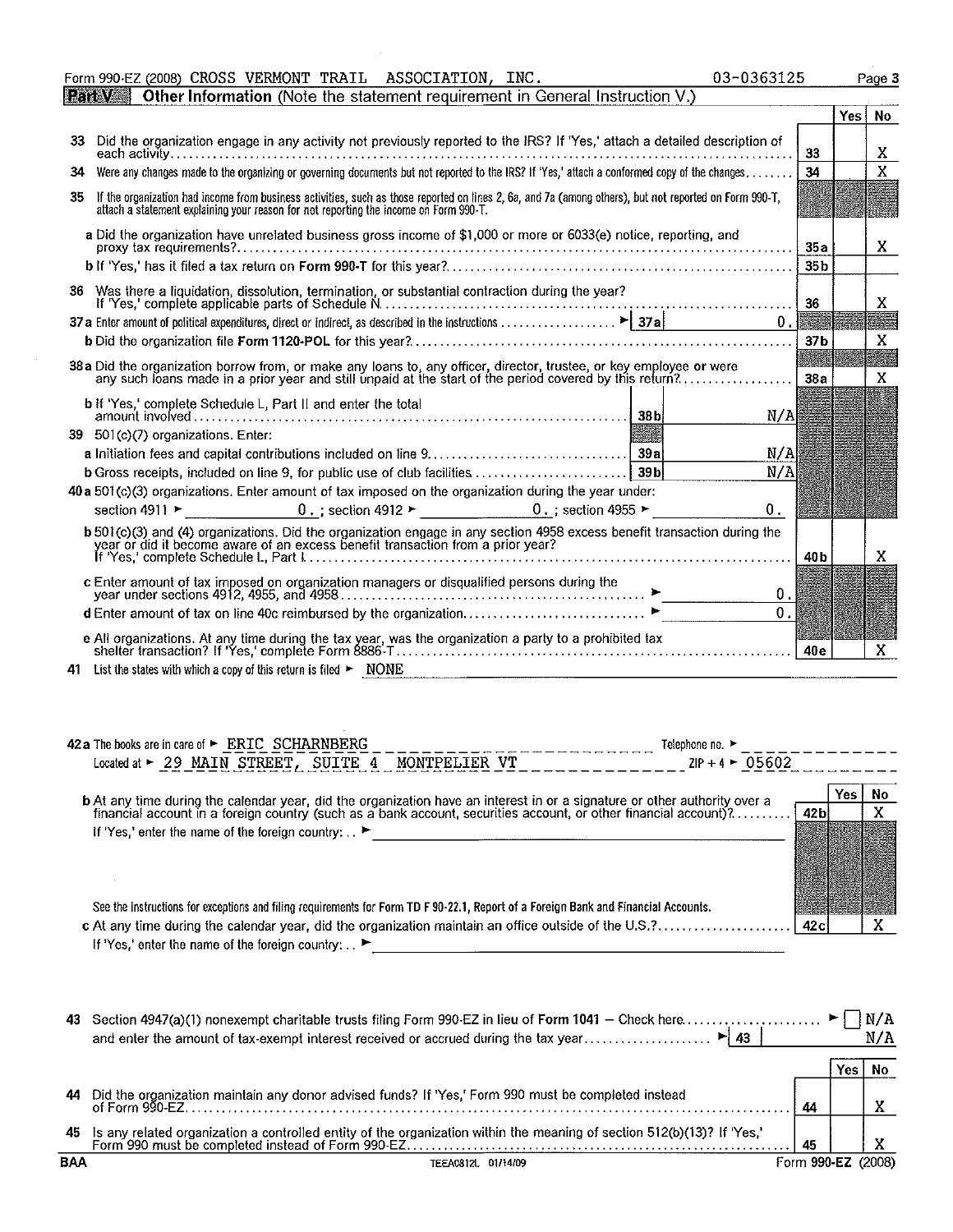|  |  |                                                             |  |                 | Page 4 |  |
|--|--|-------------------------------------------------------------|--|-----------------|--------|--|
|  |  |                                                             |  |                 |        |  |
|  |  | $\blacksquare$ and complete the tables for lines 50 and 51. |  | SEE STATEMENT 6 |        |  |

|                                                                                                                            |    | Yes | - No |
|----------------------------------------------------------------------------------------------------------------------------|----|-----|------|
|                                                                                                                            | 46 |     |      |
|                                                                                                                            |    |     |      |
| $_8$ is the organization operating a school as described in section 170(b)(1)(A)(ii)? If 'Yes,' complete Schedule E………… 48 |    |     |      |
|                                                                                                                            |    |     |      |
|                                                                                                                            |    |     |      |

...<br>"Complete this table for the five highest compensated employees (other than officers, directors, trustees and key employees) who each<br>Treceived more than \$100,000 of compensation from the organization. If there is none 50

| (a) Name and address of each employee paid<br>more than \$100,000 | (b) Title and average<br>hours per week<br>devoted to position | (c) Compensation | (d) Contributions to employee<br>benefit plans and<br>deferred compensation | (e) Expense<br>account and<br>other allowances |
|-------------------------------------------------------------------|----------------------------------------------------------------|------------------|-----------------------------------------------------------------------------|------------------------------------------------|
| <b>NONE</b>                                                       |                                                                |                  |                                                                             |                                                |
|                                                                   |                                                                |                  |                                                                             |                                                |
|                                                                   |                                                                |                  |                                                                             |                                                |
|                                                                   |                                                                |                  |                                                                             |                                                |
|                                                                   |                                                                |                  |                                                                             |                                                |
| Total number of other employees paid over \$100,000 ▶             |                                                                |                  |                                                                             |                                                |

**51** Complete this table for the five highest compensated independent contractors who each received more than \$100,000 of compensation from the organization. If there is none, enter 'None.'

|             | (a) Name and address of each independent contractor paid more than \$100,000                                                                                                                                                      | (b) Type of service         | (c) Compensation                                    |
|-------------|-----------------------------------------------------------------------------------------------------------------------------------------------------------------------------------------------------------------------------------|-----------------------------|-----------------------------------------------------|
| <b>NONE</b> |                                                                                                                                                                                                                                   |                             |                                                     |
|             |                                                                                                                                                                                                                                   |                             |                                                     |
|             |                                                                                                                                                                                                                                   |                             |                                                     |
|             |                                                                                                                                                                                                                                   |                             |                                                     |
|             |                                                                                                                                                                                                                                   |                             |                                                     |
|             |                                                                                                                                                                                                                                   |                             |                                                     |
|             |                                                                                                                                                                                                                                   |                             |                                                     |
|             |                                                                                                                                                                                                                                   |                             |                                                     |
|             |                                                                                                                                                                                                                                   |                             |                                                     |
|             | Total number of other independent contractors receiving over \$100,000                                                                                                                                                            |                             |                                                     |
|             | Under penalties of perjury, I declare that I have examined this return, including accompanying schedules and statements, and to the best of my knowledge and belief, it is<br>true, correct, and complete. Declaration of prepare |                             |                                                     |
|             |                                                                                                                                                                                                                                   |                             |                                                     |
| Sign        |                                                                                                                                                                                                                                   | $\mathcal{Z}$<br>16ko       |                                                     |
| Here        | Signature of officer                                                                                                                                                                                                              | Date                        |                                                     |
|             | SCHARWECCK, Executive Director                                                                                                                                                                                                    |                             |                                                     |
|             | Type or print name and title:                                                                                                                                                                                                     |                             |                                                     |
| Paid        | Date<br>Preparer's                                                                                                                                                                                                                | Check if                    | Preparer's Identifying Number<br>(See instructions) |
| Pre-        | signature<br>ROBERT PACE / CPA                                                                                                                                                                                                    | sell-<br>)   ID<br>employed | P00119417                                           |
| parer's     | LLC<br>PACE & HAWLEY<br>Firm's name (or                                                                                                                                                                                           |                             |                                                     |
| Use         | yours if self-<br>STATE STREET,<br>SUITE 354<br>100<br>employed),<br>addreec and                                                                                                                                                  | EIN                         | 55-0797567<br>►                                     |

| ---        | ------------              |                 |                        | .         |       | -- - - - - - -    |      |
|------------|---------------------------|-----------------|------------------------|-----------|-------|-------------------|------|
| Only       | address, and<br>$7IP + 4$ | F.R.<br>MONTPEL | VT<br>าริคา<br>$-2829$ | Phone no. | 1802) | $223 - 3318$      |      |
|            |                           |                 |                        |           |       | $-$<br>Yes<br>∡∡ו | No   |
| <b>BAA</b> |                           |                 |                        |           |       | 990-EZ<br>orm     | (20) |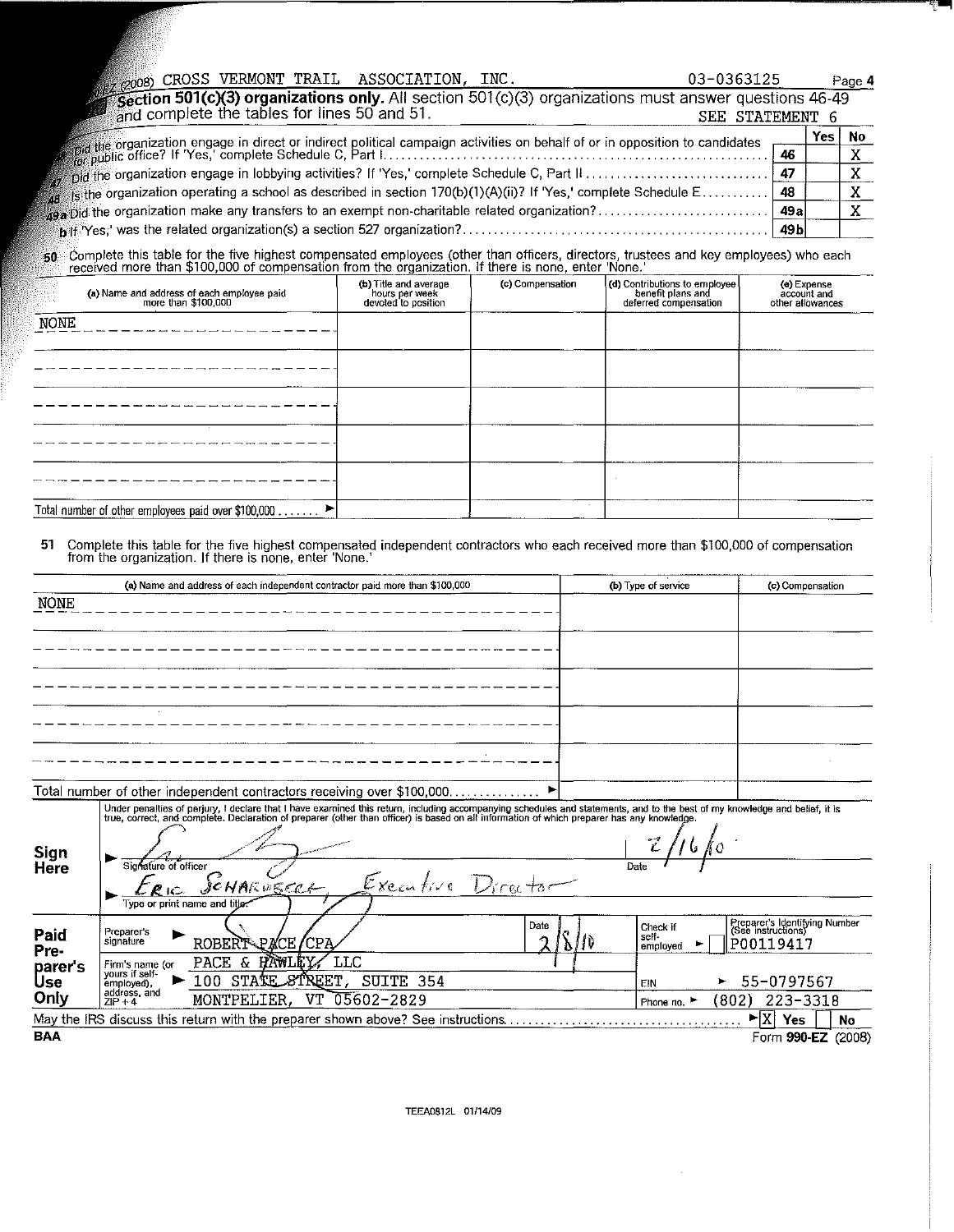| <b>SCHEDULE A</b> |                      |
|-------------------|----------------------|
|                   | (Form 990 or 990-EZ) |

## Public Charity Status and Public Support

To be completed by all section 501 (c)(3) organizations and section 4947(a)(1)

|                                                                                                                                           |                                                                                                                                                                                                                                                                                                                                                                                                                                                                                      | nonexempt charitable trusts.                                                                         |     |                                                                                     |     |                              |                                                             |                               | Open to Public                        |    |  |  |
|-------------------------------------------------------------------------------------------------------------------------------------------|--------------------------------------------------------------------------------------------------------------------------------------------------------------------------------------------------------------------------------------------------------------------------------------------------------------------------------------------------------------------------------------------------------------------------------------------------------------------------------------|------------------------------------------------------------------------------------------------------|-----|-------------------------------------------------------------------------------------|-----|------------------------------|-------------------------------------------------------------|-------------------------------|---------------------------------------|----|--|--|
| Department of the Treasury<br>Internal Revenue Service                                                                                    |                                                                                                                                                                                                                                                                                                                                                                                                                                                                                      | Attach to Form 990 or Form 990-EZ. > See separate instructions.                                      |     |                                                                                     |     |                              |                                                             |                               | <b>Inspection</b>                     |    |  |  |
| Name of the organization                                                                                                                  |                                                                                                                                                                                                                                                                                                                                                                                                                                                                                      |                                                                                                      |     |                                                                                     |     |                              |                                                             |                               | <b>Employer identification number</b> |    |  |  |
| CROSS VERMONT TRAIL                                                                                                                       | ASSOCIATION, INC.                                                                                                                                                                                                                                                                                                                                                                                                                                                                    |                                                                                                      |     |                                                                                     |     |                              |                                                             | 03-0363125                    |                                       |    |  |  |
|                                                                                                                                           | <b>Part Reason for Public Charity Status (All organizations must complete this part.) (see instructions)</b>                                                                                                                                                                                                                                                                                                                                                                         |                                                                                                      |     |                                                                                     |     |                              |                                                             |                               |                                       |    |  |  |
|                                                                                                                                           | The organization is not a private foundation because it is: (Please check only one organization.)                                                                                                                                                                                                                                                                                                                                                                                    |                                                                                                      |     |                                                                                     |     |                              |                                                             |                               |                                       |    |  |  |
| A church, convention of churches or association of churches described in section 170(b)(1)(A)(i).                                         |                                                                                                                                                                                                                                                                                                                                                                                                                                                                                      |                                                                                                      |     |                                                                                     |     |                              |                                                             |                               |                                       |    |  |  |
| $\mathbf{z}$<br>A school described in section 170(b)(1)(A)(ii). (Attach Schedule E.)                                                      |                                                                                                                                                                                                                                                                                                                                                                                                                                                                                      |                                                                                                      |     |                                                                                     |     |                              |                                                             |                               |                                       |    |  |  |
| 3<br>A hospital or cooperative hospital service organization described in section 170(b)(1)(A)(iii). (Attach Schedule H.)                 |                                                                                                                                                                                                                                                                                                                                                                                                                                                                                      |                                                                                                      |     |                                                                                     |     |                              |                                                             |                               |                                       |    |  |  |
| A medical research organization operated in conjunction with a hospital described in section 170(b)(1)(A)(iii). Enter the hospital's<br>4 |                                                                                                                                                                                                                                                                                                                                                                                                                                                                                      |                                                                                                      |     |                                                                                     |     |                              |                                                             |                               |                                       |    |  |  |
| 5                                                                                                                                         | name, city, and state:<br>An organization operated for the benefit of a college or university owned or operated by a governmental unit described in section<br>170(b)(1)(A)(iv). (Complete Part II.)                                                                                                                                                                                                                                                                                 |                                                                                                      |     |                                                                                     |     |                              |                                                             |                               |                                       |    |  |  |
| 6                                                                                                                                         | A federal, state, or local government or governmental unit described in section 170(b)(1)(A)(v).                                                                                                                                                                                                                                                                                                                                                                                     |                                                                                                      |     |                                                                                     |     |                              |                                                             |                               |                                       |    |  |  |
| 7<br>X                                                                                                                                    | An organization that normally receives a substantial part of its support from a governmental unit or from the general public described<br>in section 170(b)(1)(A)(vi). (Complete Part II.)                                                                                                                                                                                                                                                                                           |                                                                                                      |     |                                                                                     |     |                              |                                                             |                               |                                       |    |  |  |
| 8                                                                                                                                         | A community trust described in section 170(b)(1)(A)(vi). (Complete Part II.)                                                                                                                                                                                                                                                                                                                                                                                                         |                                                                                                      |     |                                                                                     |     |                              |                                                             |                               |                                       |    |  |  |
| 9                                                                                                                                         | An organization that normally receives: (1) more than 33-1/3 % of its support from contributions, membership fees, and gross receipts<br>from activities related to its exempt functions – subject to certain exceptions, and (2) no more than 33-1/3 % of its support from gross<br>investment income and unrelated business taxable income (less section 511 tax) from businesses acquired by the organization after<br>June 30, 1975. See section 509(a)(2). (Complete Part III.) |                                                                                                      |     |                                                                                     |     |                              |                                                             |                               |                                       |    |  |  |
| 10                                                                                                                                        | An organization organized and operated exclusively to test for public safety. See section 509(a)(4). (see instructions)                                                                                                                                                                                                                                                                                                                                                              |                                                                                                      |     |                                                                                     |     |                              |                                                             |                               |                                       |    |  |  |
| 11                                                                                                                                        | An organization organized and operated exclusively for the benefit of, to perform the functions of, or carry out the purposes of one or<br>more publicly supported organizations described in section 509(a)(1) or section 509(a)<br>describes the type of supporting organization and complete lines 11e through 11h.                                                                                                                                                               |                                                                                                      |     |                                                                                     |     |                              |                                                             |                               |                                       |    |  |  |
| Type I<br>a                                                                                                                               | Type II<br>b                                                                                                                                                                                                                                                                                                                                                                                                                                                                         | c     Type III $\rightarrow$ Functionally integrated                                                 |     |                                                                                     |     |                              |                                                             | d I                           | Type III-Other                        |    |  |  |
| е                                                                                                                                         | By checking this box, I certify that the organization is not controlled directly or indirectly by one or more disqualified persons other<br>than foundation managers and other than one or more publicly supported organizations                                                                                                                                                                                                                                                     |                                                                                                      |     |                                                                                     |     |                              |                                                             |                               |                                       |    |  |  |
| $509(a)(2)$ .<br>f                                                                                                                        | If the organization received a written determination from the IRS that is a Type I, Type II or Type III supporting organization,                                                                                                                                                                                                                                                                                                                                                     |                                                                                                      |     |                                                                                     |     |                              |                                                             |                               |                                       |    |  |  |
| g                                                                                                                                         | Since August 17, 2006, has the organization accepted any gift or contribution from any of the following persons?                                                                                                                                                                                                                                                                                                                                                                     |                                                                                                      |     |                                                                                     |     |                              |                                                             |                               |                                       |    |  |  |
|                                                                                                                                           |                                                                                                                                                                                                                                                                                                                                                                                                                                                                                      |                                                                                                      |     |                                                                                     |     |                              |                                                             |                               | Yes                                   | No |  |  |
| $\bf{0}$                                                                                                                                  |                                                                                                                                                                                                                                                                                                                                                                                                                                                                                      |                                                                                                      |     |                                                                                     |     |                              |                                                             |                               | 11 g (i)                              |    |  |  |
| (ii)                                                                                                                                      |                                                                                                                                                                                                                                                                                                                                                                                                                                                                                      |                                                                                                      |     |                                                                                     |     |                              |                                                             |                               | 11 g (ii)                             |    |  |  |
| (iii)                                                                                                                                     |                                                                                                                                                                                                                                                                                                                                                                                                                                                                                      |                                                                                                      |     |                                                                                     |     |                              |                                                             |                               | 11 g (iii)                            |    |  |  |
| h                                                                                                                                         | Provide the following information about the organizations the organization supports.                                                                                                                                                                                                                                                                                                                                                                                                 |                                                                                                      |     |                                                                                     |     |                              |                                                             |                               |                                       |    |  |  |
| (i) Name of Supported<br>Organization                                                                                                     | (ii) EIN                                                                                                                                                                                                                                                                                                                                                                                                                                                                             | (iii) Type of organization<br>(described on lines 1-9<br>above or IRC section<br>(see instructions)) |     | (iv) is the<br>organization in col.<br>(i) listed in your<br>governing<br>document? |     | col. (i) of<br>your support? | (v) Did you notify $ $ (vi) is the the organization in col. | (i) organized in the<br>U.S.? | (vii) Amount of Support               |    |  |  |
|                                                                                                                                           |                                                                                                                                                                                                                                                                                                                                                                                                                                                                                      |                                                                                                      | Yes | No                                                                                  | Yes | No                           | Yes                                                         | No                            |                                       |    |  |  |
|                                                                                                                                           |                                                                                                                                                                                                                                                                                                                                                                                                                                                                                      |                                                                                                      |     |                                                                                     |     |                              |                                                             |                               |                                       |    |  |  |
|                                                                                                                                           |                                                                                                                                                                                                                                                                                                                                                                                                                                                                                      |                                                                                                      |     |                                                                                     |     |                              |                                                             |                               |                                       |    |  |  |
|                                                                                                                                           |                                                                                                                                                                                                                                                                                                                                                                                                                                                                                      |                                                                                                      |     |                                                                                     |     |                              |                                                             |                               |                                       |    |  |  |
|                                                                                                                                           |                                                                                                                                                                                                                                                                                                                                                                                                                                                                                      |                                                                                                      |     |                                                                                     |     |                              |                                                             |                               |                                       |    |  |  |
|                                                                                                                                           |                                                                                                                                                                                                                                                                                                                                                                                                                                                                                      |                                                                                                      |     |                                                                                     |     |                              |                                                             |                               |                                       |    |  |  |
|                                                                                                                                           |                                                                                                                                                                                                                                                                                                                                                                                                                                                                                      |                                                                                                      |     |                                                                                     |     |                              |                                                             |                               |                                       |    |  |  |
|                                                                                                                                           |                                                                                                                                                                                                                                                                                                                                                                                                                                                                                      |                                                                                                      |     |                                                                                     |     |                              |                                                             |                               |                                       |    |  |  |
|                                                                                                                                           |                                                                                                                                                                                                                                                                                                                                                                                                                                                                                      |                                                                                                      |     |                                                                                     |     |                              |                                                             |                               |                                       |    |  |  |
|                                                                                                                                           |                                                                                                                                                                                                                                                                                                                                                                                                                                                                                      |                                                                                                      |     |                                                                                     |     |                              |                                                             |                               |                                       |    |  |  |
|                                                                                                                                           |                                                                                                                                                                                                                                                                                                                                                                                                                                                                                      |                                                                                                      |     |                                                                                     |     |                              |                                                             |                               |                                       |    |  |  |
| Total                                                                                                                                     |                                                                                                                                                                                                                                                                                                                                                                                                                                                                                      |                                                                                                      |     |                                                                                     |     |                              |                                                             |                               |                                       |    |  |  |

BAA For Privacy Act and Paperwork Reduction Act Notice, see the Instructions for Form 990. Schedule A (Form 990 or 990-EZ) 2008

OMB No. 1545-0047 2008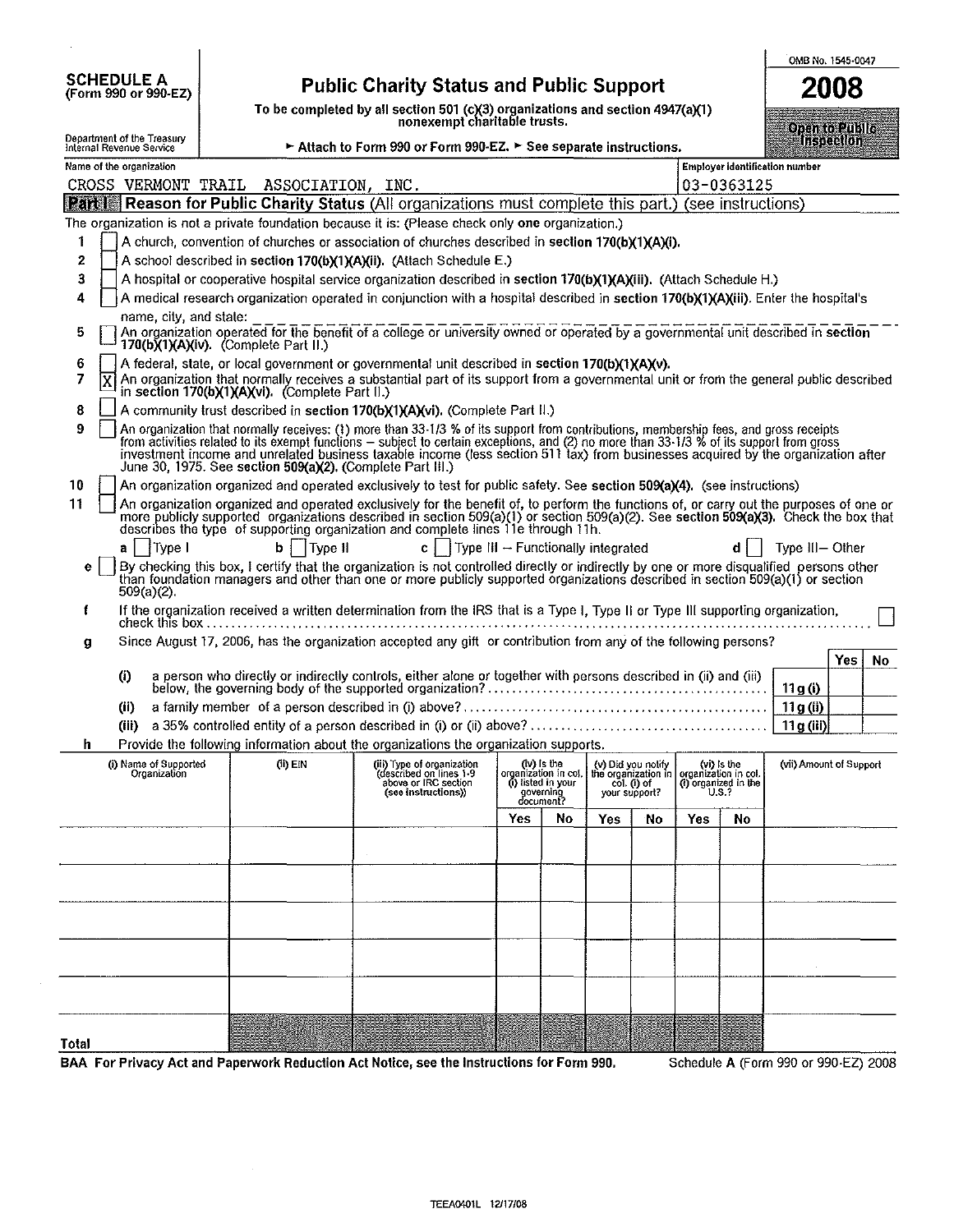# Schedule A (Form 990 or 990-EZ) 2008 CROSS VERMONT TRAIL ASSOCIATION, INC. 03-0363125<br>Part II Support Schedule for Organizations Described in Sections 170(b)(1)(A)(iv) and 170(b)(1)(A)(vi)

(Complete only if you checked the box on line 5, 7, or 8 of Part I.)

|            | <b>Section A. Public Support</b>                                                                                                                                                                                                                                                                                                                                                                     |          |            |            |            |                 |                                      |
|------------|------------------------------------------------------------------------------------------------------------------------------------------------------------------------------------------------------------------------------------------------------------------------------------------------------------------------------------------------------------------------------------------------------|----------|------------|------------|------------|-----------------|--------------------------------------|
|            | Calendar year (or fiscal year<br>beginning in) $\blacktriangleright$                                                                                                                                                                                                                                                                                                                                 | (a) 2004 | (b) $2005$ | $(c)$ 2006 | $(d)$ 2007 | $(e)$ 2008      | (f) Total                            |
|            | 1 Gifts, grants, contributions and<br>membership fees received. (Do<br>not include 'unusual grants.')                                                                                                                                                                                                                                                                                                | 34, 157. | 5,430.     | 66,632.    | 285, 921.  | 114, 915.       | 507,055.                             |
|            | 2 Tax revenues levied for the<br>organization's benefit and<br>either paid to it or expended<br>on its behalf                                                                                                                                                                                                                                                                                        |          |            |            |            |                 | $\mathbf{0}$ .                       |
| з.         | The value of services or<br>facilities furnished to the<br>organization by a governmental<br>unit without charge. Do not<br>include the value of services or<br>facilities generally furnished to<br>the public without charge                                                                                                                                                                       |          |            |            |            |                 | 0.                                   |
| 4          | Total. Add lines 1-3                                                                                                                                                                                                                                                                                                                                                                                 | 34, 157. | 5.430.     | 66,632.    | 285, 921.  | 114, 915.       | 507,055.                             |
| 5          | The portion of total<br>contributions by each person<br>(other than a governmental<br>unit or publicly supported<br>organization) included on line 1<br>that exceeds 2% of the amount<br>shown on line 11, column $(f)$                                                                                                                                                                              |          |            |            |            |                 | 51,275.                              |
|            | 6 Public support. Subtract line 5<br>from line 4                                                                                                                                                                                                                                                                                                                                                     |          |            |            |            |                 | 455,780.                             |
|            | <b>Section B. Total Support</b>                                                                                                                                                                                                                                                                                                                                                                      |          |            |            |            |                 |                                      |
|            | Calendar year (or fiscal year<br>beginning in) $\rightarrow$                                                                                                                                                                                                                                                                                                                                         | (a) 2004 | $(b)$ 2005 | $(c)$ 2006 | $(d)$ 2007 | $(e)$ 2008      | (f) Total                            |
|            | 7 Amounts from line 4                                                                                                                                                                                                                                                                                                                                                                                | 34, 157. | 5,430.     | 66,632.    | 285, 921.  | 114, 915.       | 507,055.                             |
| 8          | Gross income from interest,<br>dividends, payments received<br>on securities loans, rents,<br>royalties and income form<br>similar sources                                                                                                                                                                                                                                                           |          | 173.       | 217.       | 398.       | 314.            | 1,102.                               |
| 9          | Net income form unrelated<br>business activities, whether or<br>not the business is regularly<br>carried on                                                                                                                                                                                                                                                                                          |          |            |            |            |                 | 0.                                   |
|            | 10 Other income. Do not include<br>gain or loss form the sale of<br>capital assets (Explain in<br>Part IV.). SEE. PART. IV                                                                                                                                                                                                                                                                           | 4,181.   |            |            |            |                 | 4,181.                               |
|            | 11 Total support. Add lines 7<br>through $10, \ldots, \ldots, \ldots, \ldots$                                                                                                                                                                                                                                                                                                                        |          |            |            |            |                 | 512,338.                             |
|            |                                                                                                                                                                                                                                                                                                                                                                                                      |          |            |            |            | 12 <sub>2</sub> | 0.                                   |
|            | 13 First five years. If the Form 990 is for the organization's first, second, third, fourth, or fifth tax year as a section 501(c)(3)                                                                                                                                                                                                                                                                |          |            |            |            |                 |                                      |
|            | <b>Section C. Computation of Public Support Percentage</b>                                                                                                                                                                                                                                                                                                                                           |          |            |            |            |                 |                                      |
|            |                                                                                                                                                                                                                                                                                                                                                                                                      |          |            |            |            |                 | 89.0%                                |
| 15.        |                                                                                                                                                                                                                                                                                                                                                                                                      |          |            |            |            | 15              | 95.9%                                |
|            | 16a 33-1/3 support test - 2008. If the organization did not check the box on line 13, and the line 14 is 33-1/3 % or more, check this box and stop here. The organization qualifies as a publicly supported organization                                                                                                                                                                             |          |            |            |            |                 | $\overline{X}$                       |
|            | b 33-1/3 support test - 2007. If the organization did not check a box on line 13, or 16a, and line 15 is 33-1/3% or more, check this box and stop here. The organization qualifies as a publicly supported organization                                                                                                                                                                              |          |            |            |            |                 |                                      |
|            | 17a 10%-facts-and-circumstances test - 2008. If the organization did not check a box on line 13, 16a, or 16b, and line 14 is 10%<br>or more, and if the organization meets the 'facts-and-circumstances' test, check this box and stop here. Explain in Part IV how<br>the organization meets the 'facts-and-circumstances' test. The organization qualifies as a publicly supported organization    |          |            |            |            |                 |                                      |
|            | b 10%-facts-and-circumstances test - 2007. If the organization did not check a box on line 13, 16a, 16b, or 17a, and line 15 is 10%<br>or more, and if the organization meets the 'facts-and-circumstances' test, check this box and stop here. Explain in Part IV how the<br>organization meets the 'facts-and-circumstances' test. The organization qualifies as a publicly supported organization |          |            |            |            |                 |                                      |
|            | 18 Private foundation. If the organization did not check a box on line, 13, 16a, 16b, 17a, or 17b, check this box and see instructions.                                                                                                                                                                                                                                                              |          |            |            |            |                 |                                      |
| <b>BAA</b> |                                                                                                                                                                                                                                                                                                                                                                                                      |          |            |            |            |                 | Schedule A (Form 990 or 990-EZ) 2008 |

 $\mathcal{A}$ 

Page 2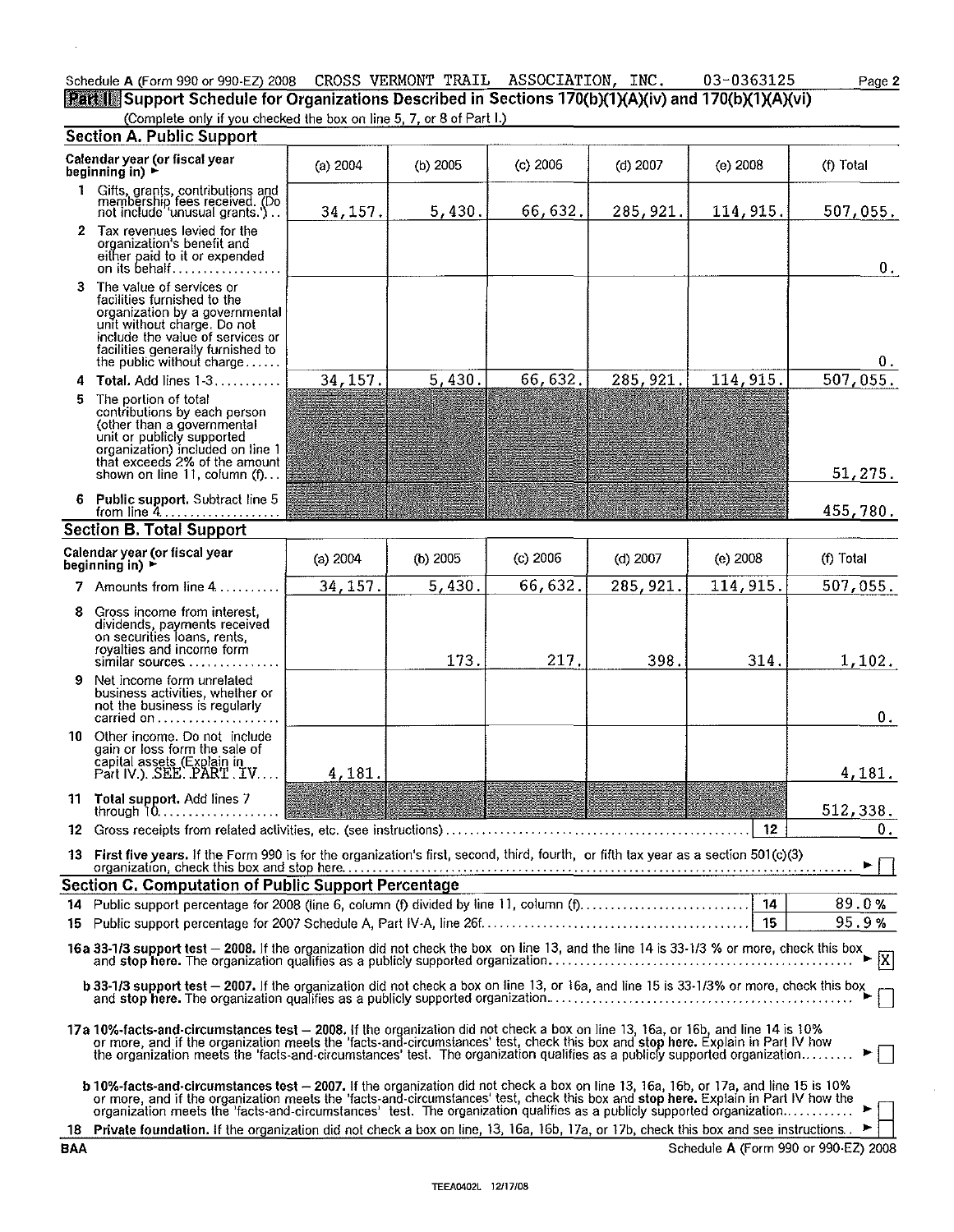### CROSS VERMONT TRAIL ASSOCIATION, INC.

03-0363125 Page 3

# (Complete only if you checked the box on line 9 of Part I.)

|                | Section A. Public Support                                                                                                                                                                                                                                       |          |            |            |            |            |           |
|----------------|-----------------------------------------------------------------------------------------------------------------------------------------------------------------------------------------------------------------------------------------------------------------|----------|------------|------------|------------|------------|-----------|
|                | Calendar year (or fiscal yr beginning in) ►                                                                                                                                                                                                                     | (a) 2004 | (b) 2005   | $(c)$ 2006 | $(d)$ 2007 | $(e)$ 2008 | (f) Total |
|                | 1 Gifts, grants, contributions and<br>membership fees received. (Do<br>not include 'unusual grants.')                                                                                                                                                           |          |            |            |            |            |           |
| $\overline{2}$ | Gross receipts from<br>admissions, merchandise sold<br>or services performed, or<br>facilities furnished in a activity<br>that is related to the<br>organization's tax-exempt<br>$p$ urpose                                                                     |          |            |            |            |            |           |
|                | 3 Gross receipts from activities that are<br>not an unrelated trade or business<br>under section $513.$                                                                                                                                                         |          |            |            |            |            |           |
|                | 4 Tax revenues levied for the<br>organization's benefit and<br>either paid to or expended on<br>its behalf                                                                                                                                                      |          |            |            |            |            |           |
| 5              | The value of services or<br>facilities furnished by a<br>governmental unit to the<br>organization without charge                                                                                                                                                |          |            |            |            |            |           |
|                | 6 Total. Add lines 1-5                                                                                                                                                                                                                                          |          |            |            |            |            |           |
|                | <b>7a</b> Amounts included on lines 1,<br>2, 3 received from disqualified<br>persons                                                                                                                                                                            |          |            |            |            |            |           |
|                | <b>b</b> Amounts included on lines 2<br>and 3 received from other than<br>disqualified persons that<br>exceed the greater of 1% of<br>the total of lines 9, 10c, 11,<br>and 12 for the year or $$5,000$                                                         |          |            |            |            |            |           |
|                | c Add lines 7a and 7b. $\ldots$                                                                                                                                                                                                                                 |          |            |            |            |            |           |
|                | 8 Public support (Subtract line                                                                                                                                                                                                                                 |          |            |            |            |            |           |
|                | 7c from line 6.)                                                                                                                                                                                                                                                |          |            |            |            |            |           |
|                | <b>Section B. Total Support</b>                                                                                                                                                                                                                                 |          |            |            |            |            |           |
|                |                                                                                                                                                                                                                                                                 |          |            |            |            |            |           |
|                | Calendar year (or fiscal yr beginning in) ►                                                                                                                                                                                                                     | (a) 2004 | $(b)$ 2005 | $(c)$ 2006 | $(d)$ 2007 | $(e)$ 2008 | (f) Total |
|                | <b>9</b> Amounts from line $6 \ldots$<br>10a Gross income from interest,<br>dividends, payments received<br>on securities loans, rents,<br>royalties and income form<br>similar sources                                                                         |          |            |            |            |            |           |
|                | <b>b</b> Unrelated business taxable<br>income (less section 511<br>taxes) from businesses<br>acquired after June 30, 1975                                                                                                                                       |          |            |            |            |            |           |
|                |                                                                                                                                                                                                                                                                 |          |            |            |            |            |           |
|                | c Add lines 10a and 10b<br><b>11</b> Net income from unrelated business<br>activities not included inline 10b,<br>whether or not the business is<br>regularly carried on                                                                                        |          |            |            |            |            |           |
|                | 12 Other income. Do not include<br>gain or loss from the sale of<br>capital assets (Explain in<br>Part IV.).                                                                                                                                                    |          |            |            |            |            |           |
|                | 13 Total support. (add ins 9, 10c, 11, and 12.)                                                                                                                                                                                                                 |          |            |            |            |            |           |
|                |                                                                                                                                                                                                                                                                 |          |            |            |            |            |           |
|                | Section C. Computation of Public Support Percentage                                                                                                                                                                                                             |          |            |            |            | 15         |           |
|                | 15 Public support percentage for 2008 (line 8, column (f) divided by line 13, column (f))                                                                                                                                                                       |          |            |            |            |            | ℅         |
|                |                                                                                                                                                                                                                                                                 |          |            |            |            | 16         | %         |
|                | Section D. Computation of Investment Income Percentage                                                                                                                                                                                                          |          |            |            |            |            |           |
|                | 17 Investment income percentage for 2008 (line 10c, column (f) divided by line 13, column (f),                                                                                                                                                                  |          |            |            |            | 17         | %.        |
|                |                                                                                                                                                                                                                                                                 |          |            |            |            | 18         | %         |
|                | 19a 33-1/3 support tests - 2008. If the organization did not check the box on line 14, and line 15 is more than 33-1/3%, and line 17 is not<br>more than 33-1/3%, check this box and stop here. The organization qualifies as a publicly supported organization |          |            |            |            |            |           |
|                | b 33-1/3 support tests - 2007. If the organization did not check a box on line 14 or 19a, and line 16 is more than 33-1/3%, and line 18<br>is not more than 33-1/3%, check this box and stop here. The organization qualifies as                                |          |            |            |            |            |           |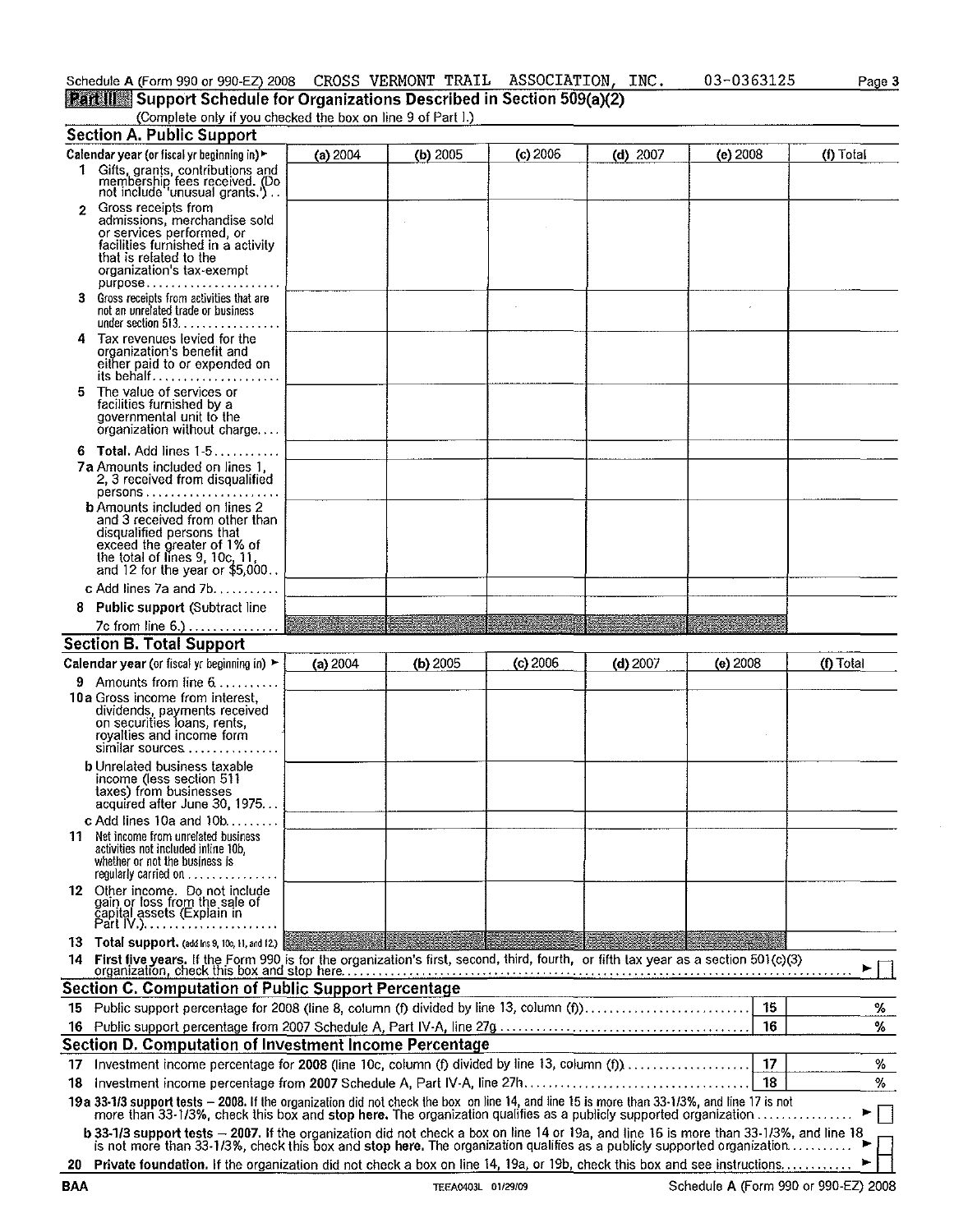Schedule A (Form 990 or 990 EZ) 2008 CROSS VERMONT TRAIL ASSOCIATION, INC. 03-0363125<br> **Part IV** Supplemental Information. Complete this part to provide the explanation required by Part II, line 10;<br>
Part II, line 17a or 1 Page 4

| -----------------                 |
|-----------------------------------|
|                                   |
|                                   |
| --------------------------        |
| ----------------------            |
| - - - - - - - - - - - - - - - - - |
| -----------------------           |
| --------------------------        |
|                                   |
|                                   |
|                                   |
|                                   |
|                                   |
|                                   |
|                                   |
|                                   |
|                                   |
|                                   |
|                                   |
|                                   |
|                                   |
|                                   |
|                                   |
|                                   |
|                                   |
|                                   |
|                                   |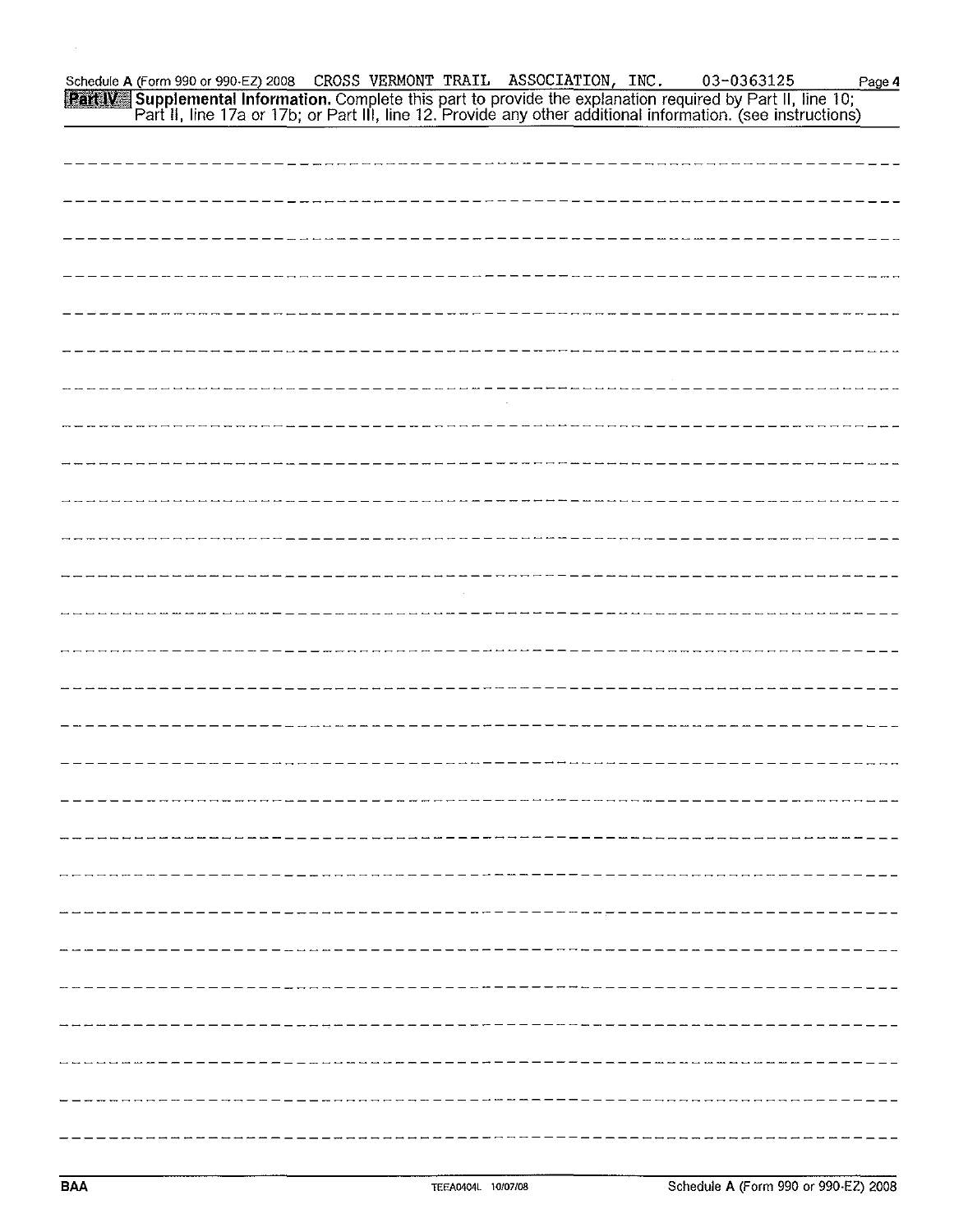| 2008                                                                                                                        |                                  |                                       |                   |                                   |                    |      |     |      |              | SCHEDULE A, PART IV - SUPPLEMENTAL INFORMATION PAGE 5 |
|-----------------------------------------------------------------------------------------------------------------------------|----------------------------------|---------------------------------------|-------------------|-----------------------------------|--------------------|------|-----|------|--------------|-------------------------------------------------------|
|                                                                                                                             |                                  | CROSS VERMONT TRAIL ASSOCIATION, INC. |                   |                                   |                    |      |     |      |              | 03-0363125                                            |
| PART II, LINE 10 - OTHER INCOME                                                                                             |                                  |                                       |                   |                                   |                    |      |     |      |              |                                                       |
| NATURE AND SOURCE                                                                                                           |                                  | 2008                                  |                   | 2007                              |                    | 2006 |     | 2005 |              | 2004                                                  |
| OTHER INCOME                                                                                                                | TOTAL $\overline{\underline{s}}$ |                                       | $\overline{0.}$ s |                                   | $\overline{0.}$ \$ |      | 0.5 |      | <u>០. ត្</u> | $\frac{4,181}{4,181}$                                 |
|                                                                                                                             |                                  |                                       |                   |                                   |                    |      |     |      |              |                                                       |
|                                                                                                                             |                                  |                                       |                   |                                   |                    |      |     |      |              |                                                       |
|                                                                                                                             |                                  |                                       |                   |                                   |                    |      |     |      |              |                                                       |
|                                                                                                                             |                                  |                                       |                   |                                   |                    |      |     |      |              |                                                       |
|                                                                                                                             |                                  |                                       |                   |                                   |                    |      |     |      |              |                                                       |
|                                                                                                                             |                                  |                                       |                   |                                   |                    |      |     |      |              |                                                       |
|                                                                                                                             |                                  |                                       |                   |                                   |                    |      |     |      |              |                                                       |
|                                                                                                                             |                                  |                                       |                   |                                   |                    |      |     |      |              |                                                       |
|                                                                                                                             |                                  |                                       |                   |                                   |                    |      |     |      |              |                                                       |
|                                                                                                                             |                                  |                                       |                   |                                   |                    |      |     |      |              |                                                       |
|                                                                                                                             |                                  |                                       |                   |                                   |                    |      |     |      |              |                                                       |
|                                                                                                                             |                                  |                                       |                   |                                   |                    |      |     |      |              |                                                       |
|                                                                                                                             |                                  |                                       |                   |                                   |                    |      |     |      |              |                                                       |
|                                                                                                                             |                                  |                                       |                   | the control of the control of the |                    |      |     |      |              |                                                       |
|                                                                                                                             |                                  |                                       |                   |                                   |                    |      |     |      |              |                                                       |
|                                                                                                                             |                                  |                                       |                   |                                   |                    |      |     |      |              |                                                       |
|                                                                                                                             |                                  |                                       |                   |                                   |                    |      |     |      |              |                                                       |
| the control of the control of the                                                                                           |                                  |                                       |                   |                                   |                    |      |     |      |              |                                                       |
| $\mathcal{L}_{\mathcal{A}}$ and $\mathcal{L}_{\mathcal{A}}$ and $\mathcal{L}_{\mathcal{A}}$ and $\mathcal{L}_{\mathcal{A}}$ |                                  |                                       |                   |                                   |                    |      |     |      |              |                                                       |
|                                                                                                                             |                                  |                                       |                   |                                   |                    |      |     |      |              |                                                       |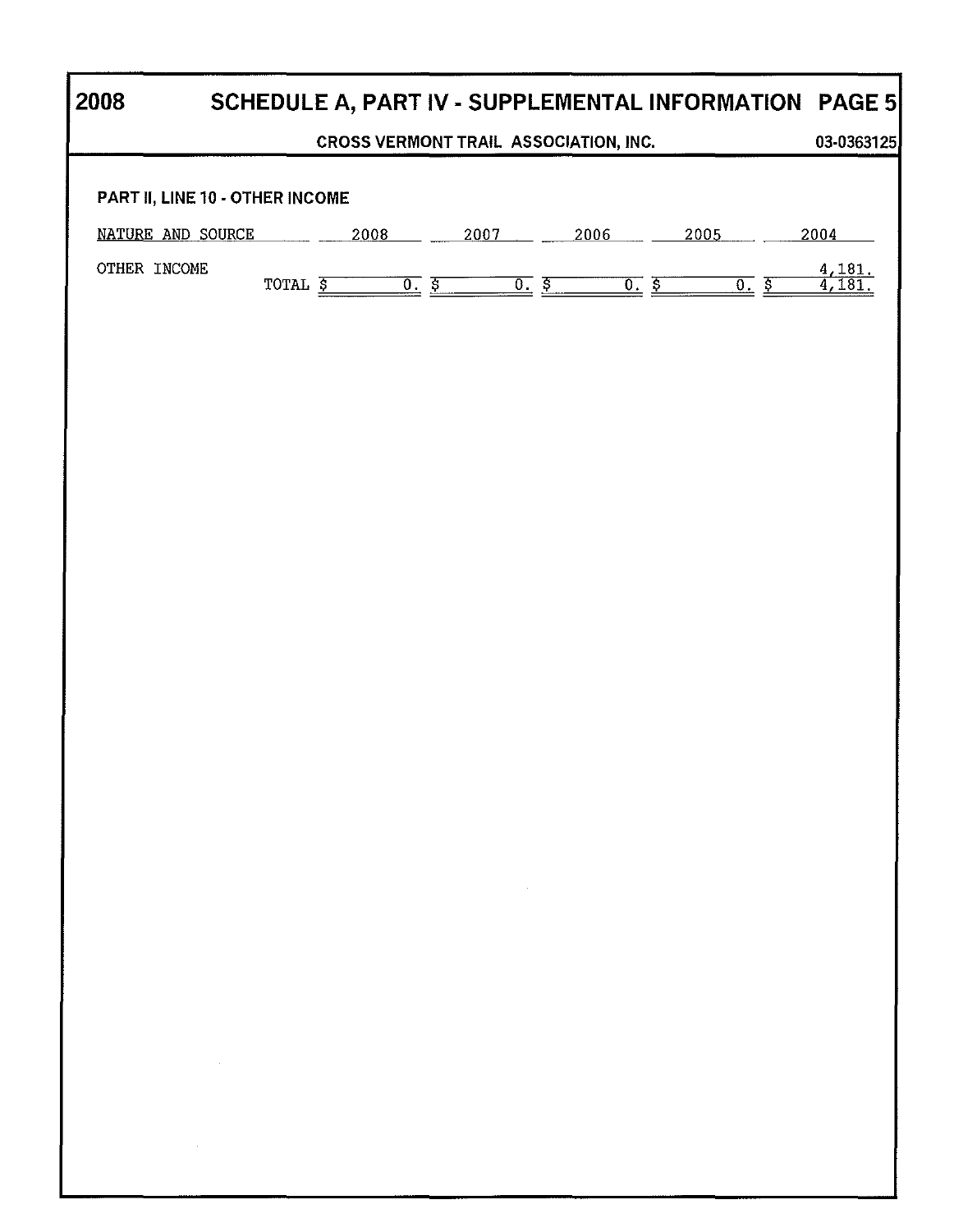### Schedule of Contributors

<sup>~</sup>Attach to Form 990, 990·EZ and 990·PF  $\blacktriangleright$  See separate instructions.

2008

# Department of the Treasury Internal Revenue Service

| Name of the organization       |                                                                                                              | <b>Employer identification number</b> |
|--------------------------------|--------------------------------------------------------------------------------------------------------------|---------------------------------------|
| CROSS VERMONT TRAIL            | ASSOCIATION, INC.                                                                                            | 03-0363125                            |
| Organization type (check one): |                                                                                                              |                                       |
| Filers of:                     | Section:                                                                                                     |                                       |
| Form 990 or 990-EZ             | $X$ 501(c)( 3) (enter number) organization                                                                   |                                       |
|                                | 4947(a)(1) nonexempt charitable trust not treated as a private foundation<br>[527 political organization     |                                       |
| Form 990-PF                    | 501(c)(3) exempt private foundation<br>4947(a)(1) nonexempt charitable trust treated as a private foundation |                                       |
|                                | $ 501(c)(3)$ taxable private foundation                                                                      |                                       |

Check if your organization is covered by the **General Rule** or a **Special Rule. (Note:** Only a section 501(c)(7), (8), or (10) organization can check<br>boxes for both the General Rule and a Special Rule. See instructions.)

### General Rule -

For organizations filing Form 990, 990-EZ, or 990-PF that received, during the year, \$5,000 or more (in money or property) from any one contributor. (Complete Parts I and 11.)

### Special Rules -

129 For a section 501 (c)(3) organization filing Form 990, or Form 990·EZ, that met the 33·113% support test of the regulations under sections 509(a)(1)/170(b)(1)(A)(vi) and received from any one contributor, during the year, a contribution of the greater of (1) \$5,000 or (2) 2% of the<br>amount on Form 990, Part VIII, line 1h or 2% of the amount on Form 990-EZ, lin

For a section 501(c)(7), (8), or (10) organization filing Form 990, or Form 990-EZ, that received from any one contributor, during the year, aggregate contributions or bequests of more than \$1,000 for use exclusively for r

For a section 501(c)(7), (8), or (10) organization filing Form 990, or Form 990-EZ, that received from any one contributor, during the year, some contributions for use exclusively for religious, charitable, etc, purposes, \$1,000. (If this box is checked, enter here the total contributions that were received during the year for an *exclusively* religious, charitable,<br>etc, purpose. Do not complete any of the Parts unless the **General Rule**

Caution: Organizations that are not covered by the General Rule and/or the Special Rules do not file Schedule B (Form 990, 990-EZ, or<br>990-PF) but they **must** answer 'No' on Part IV, line 2 of their Form 990, or check the b their Form 990·PF, to certify that they do not meet the filing requirements of Schedule B (Form 990, 990·EZ, or 990·PF).

BAA For Privacy Act and Paperwork Reduction Act Notice, see the Instructions Schedule B (Form 990, 990-EZ, or 990-PF) (2008) for Form 990. These instructions will be issued separately.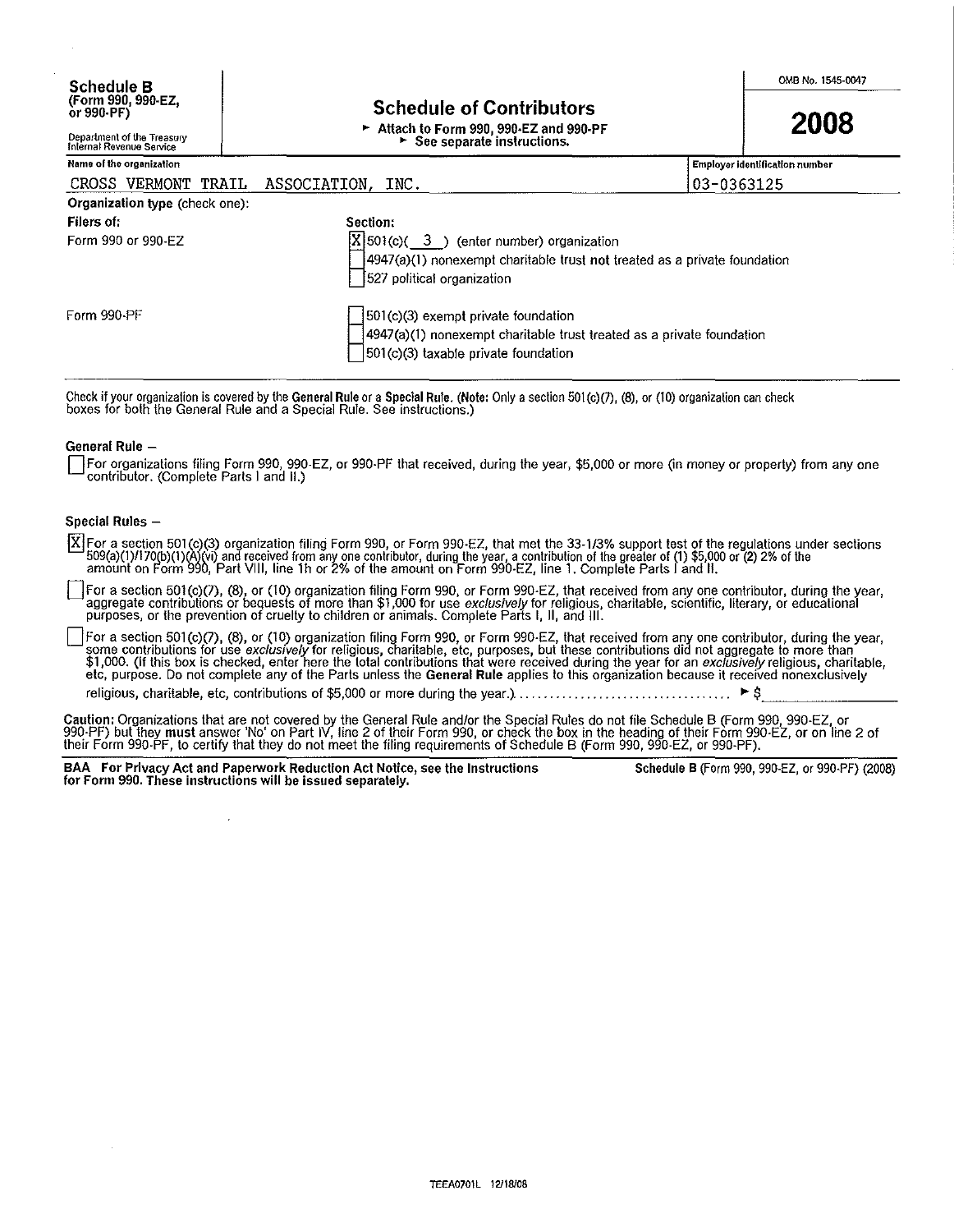|                             | Schedule <b>B</b> (Form 990, 990-EZ, or 990-PF) (2008)                                 | Page 1                                             | of $1$<br>of Part I                                                                              |
|-----------------------------|----------------------------------------------------------------------------------------|----------------------------------------------------|--------------------------------------------------------------------------------------------------|
| <b>Name of organization</b> | CROSS VERMONT TRAIL<br>ASSOCIATION,<br>INC.                                            |                                                    | <b>Employer identification number</b><br>03-0363125                                              |
|                             | <b>Part Contributors</b> (see instructions.)                                           |                                                    |                                                                                                  |
| (a)<br><b>Number</b>        | (b)<br>Name, address, and ZIP + 4                                                      | $\left($ c $\right)$<br>Aggregate<br>contributions | (d)<br>Type of contribution                                                                      |
| $\mathbf{1}$                | <b>VHCB</b><br>_______________________<br>58 EAST STATE STREET<br>MONTPELIER, VT 05602 | 27,000.                                            | Person<br>Payroll<br>Noncash<br>(Complete Part II if there<br>is a noncash contribution.)        |
| (a)<br><b>Number</b>        | (b)<br>Name, address, and ZIP + 4                                                      | $\left($ c $\right)$<br>Aggregate<br>contributions | (d)<br>Type of contribution                                                                      |
| $\overline{2}$              | VT AGENCY OF TRANSPORTATION<br>1 NATIONAL LIFE DRIVE<br>MONTPELIER, VT 05602           | 7,561.                                             | Person<br>Payroll<br><b>Noncash</b><br>(Complete Part II if there<br>is a noncash contribution.) |
| (a)<br><b>Number</b>        | (b)<br>Name, address, and $ZIP + 4$                                                    | $\circ$<br>Aggregate<br>contributions              | (d)<br>Type of contribution                                                                      |
| $\mathbf{3}$                | EAST MONTPELIER CONSERVATION FUND<br>1013 CHICKERING ROAD<br>PLAINFIELD, VT 05667      | 12,000.                                            | Χ<br>Person<br>Payroll<br>Noncash<br>(Complete Part II if there<br>is a noncash contribution.)   |
| (a)<br><b>Number</b>        | (b)<br>Name, address, and ZIP + 4                                                      | $\mathcal{L}$<br>Aggregate<br>contributions        | (d)<br>Type of contribution                                                                      |
| 4                           | FEDERAL HIGHWAY ADMIN/VTRANS<br>1 NATIONAL LIFE DRIVE<br>MONTPELIER, VT 05633          | 40,207.                                            | X<br>Person<br>Payroll<br>Noncash<br>(Complete Part II if there<br>is a noncash contribution.)   |
| (a)<br><b>Number</b>        | (b)<br>Name, address, and ZIP + 4                                                      | $\left( c \right)$<br>Aggregate<br>contributions   | (d)<br>Type of contribution                                                                      |
| $5\phantom{.0}$             | AGENCY OF NATURAL RESOURCES<br>VT<br>103 SO MAIN STREET<br>WATERBURY, VT 05671         | 13,056.                                            | ΙX<br>Person<br>Payroll<br>Noncash<br>(Complete Part II if there<br>is a noncash contribution.)  |
| (a)<br><b>Number</b>        | (b)<br>Name, address, and ZIP + 4                                                      | $\overline{c}$<br>Aggregate<br>contributions       | (d)<br>Type of contribution                                                                      |
|                             |                                                                                        | s                                                  | Person<br>Payroll<br>Noncash<br>(Complete Part II if there<br>is a noncash contribution.)        |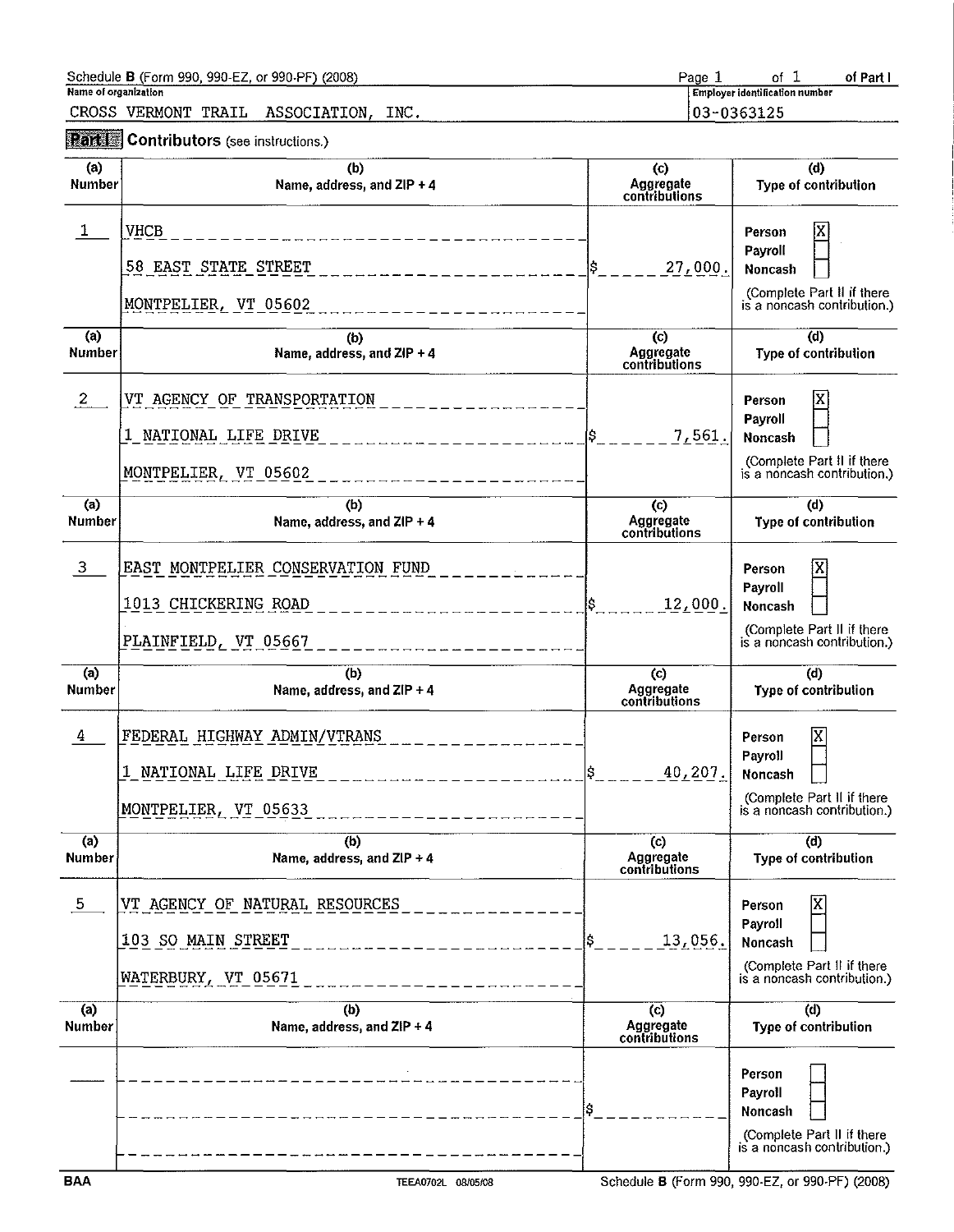| Page<br>Schedule B (Form 990, 990-EZ, or 990-PF) (2008)  | of Part II<br>0t                 |
|----------------------------------------------------------|----------------------------------|
| Name of organization                                     | l Employer identification number |
| INC.<br><b>CROSS</b><br>VERMONT<br>ASSOCIATION.<br>TRAIL | 03-0363125                       |

**Part II** Noncash Property (see instructions.)

 $\hat{\pmb{\cdot}}$ 

| (a)<br>No. from<br>Part I | (b)<br>Description of noncash property given | (c)<br>FMV (or estimate)<br>(see instructions)  | (d)<br>Date received |
|---------------------------|----------------------------------------------|-------------------------------------------------|----------------------|
| N/A                       |                                              |                                                 |                      |
|                           | $\sim$                                       | $\sim$<br>ļ\$                                   |                      |
| a)<br>No. from<br>Part I  | (b)<br>Description of noncash property given | (c)<br>FMV (or estimate)<br>(see instructions)  | (d)<br>Date received |
|                           |                                              |                                                 |                      |
|                           |                                              | \$                                              |                      |
| a)<br>No. from<br>Part I  | (b)<br>Description of noncash property given | (c)<br>FMV (or estimate)<br>(see instructions)  | (d)<br>Date received |
|                           |                                              |                                                 |                      |
|                           |                                              | I\$                                             |                      |
| a)<br>No. from<br>Part I  | (b)<br>Description of noncash property given | (c)<br>FMV (or estimate)<br>(see instructions)  | (d)<br>Date received |
|                           |                                              |                                                 |                      |
|                           |                                              | lş.                                             |                      |
| (a)<br>No. from<br>Part I | (b)<br>Description of noncash property given | (c)<br>FMV (or estimate)<br>(see instructions)  | (d)<br>Date received |
|                           |                                              |                                                 |                      |
|                           |                                              | \$                                              |                      |
| (a)<br>No. from<br>Part I | (b)<br>Description of noncash property given | (c)<br>FMV (or estimate)<br>(see instructions)  | (d)<br>Date received |
|                           |                                              |                                                 |                      |
|                           |                                              | \$                                              |                      |
| <b>BAA</b>                |                                              | Schedule B (Form 990, 990-EZ, or 990-PF) (2008) |                      |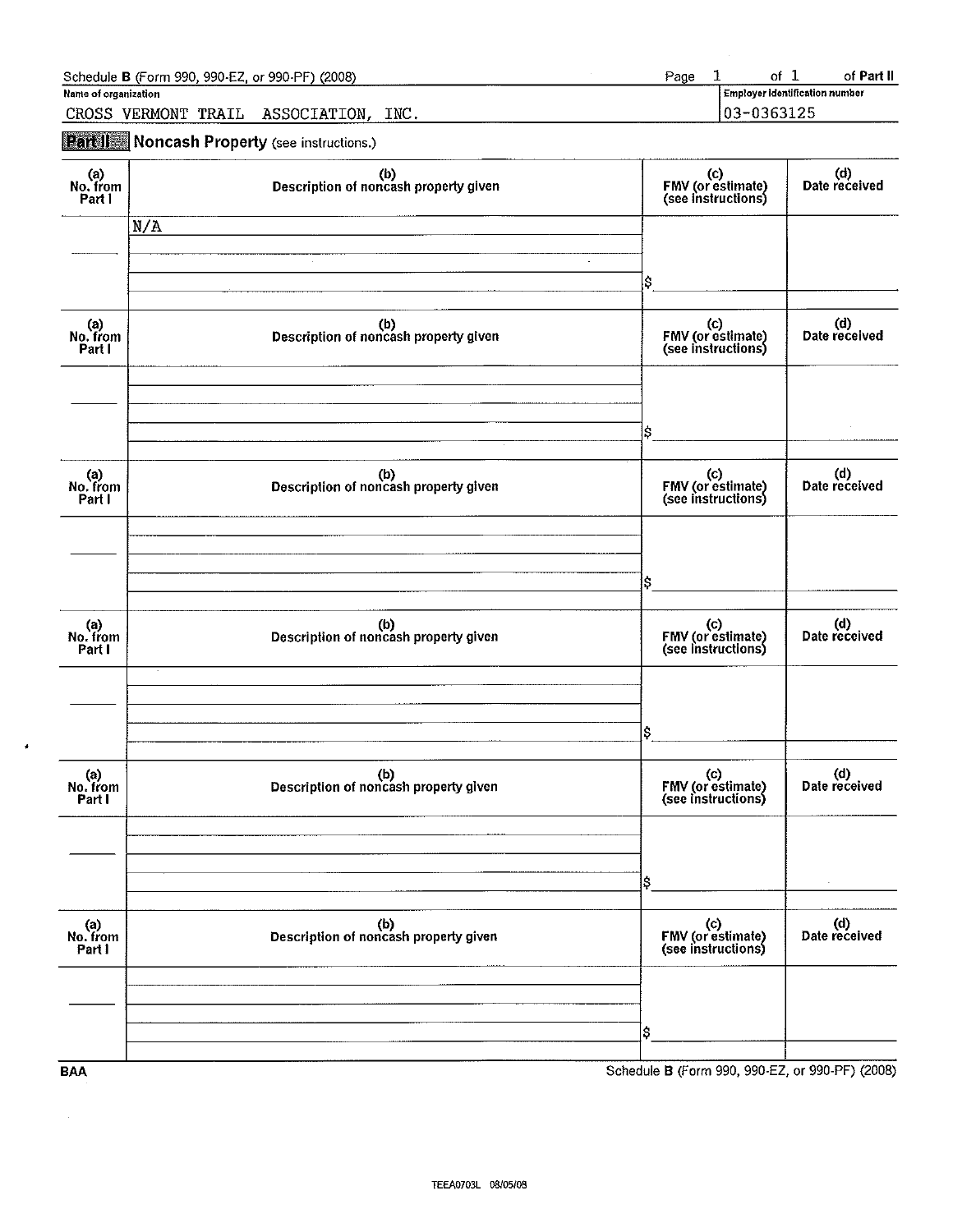|                          | Schedule B (Form 990, 990-EZ, or 990-PF) (2008)                                                                                                                                                                                         |                                | Page 1                                   | of<br>$\mathbf{1}$                       | of Part III |  |
|--------------------------|-----------------------------------------------------------------------------------------------------------------------------------------------------------------------------------------------------------------------------------------|--------------------------------|------------------------------------------|------------------------------------------|-------------|--|
| Name of organization     |                                                                                                                                                                                                                                         |                                |                                          | Employer identification number           |             |  |
|                          | CROSS VERMONT TRAIL<br>ASSOCIATION, INC.                                                                                                                                                                                                |                                |                                          | 03-0363125                               |             |  |
|                          | Partilli Exclusively religious, charitable, etc, individual contributions to section 501(c)(7), (8), or (10)<br>organizations aggregating more than \$1,000 for the year. (Complete cols (a) through (e) and the following line entry.) |                                |                                          |                                          |             |  |
|                          | For organizations completing Part III, enter total of exclusively religious, charitable, etc,<br>contributions of \$1,000 or less for the year. (Enter this information once - see instructions.)                                       |                                |                                          | ੈ ਵ                                      | N/A         |  |
| (a)                      | (b)                                                                                                                                                                                                                                     | (c)                            |                                          | (d)                                      |             |  |
| No. from<br>Part I       | Purpose of gift                                                                                                                                                                                                                         | Use of gift                    |                                          | Description of how gift is held          |             |  |
|                          | N/A                                                                                                                                                                                                                                     |                                |                                          |                                          |             |  |
|                          |                                                                                                                                                                                                                                         |                                |                                          |                                          |             |  |
|                          | Transferee's name, address, and ZIP + 4                                                                                                                                                                                                 | (e)<br><b>Transfer of gift</b> |                                          | Relationship of transferor to transferee |             |  |
|                          |                                                                                                                                                                                                                                         |                                |                                          |                                          |             |  |
| (a)                      | (b)                                                                                                                                                                                                                                     | (c)                            |                                          | (d)                                      |             |  |
| No. from<br>Part I       | Purpose of gift                                                                                                                                                                                                                         | Use of gift                    |                                          | Description of how gift is held          |             |  |
|                          |                                                                                                                                                                                                                                         |                                |                                          |                                          |             |  |
|                          | Transferee's name, address, and ZIP + 4                                                                                                                                                                                                 | (e)<br><b>Transfer of gift</b> | Relationship of transferor to transferee |                                          |             |  |
|                          |                                                                                                                                                                                                                                         |                                |                                          |                                          |             |  |
| (a)<br>No. from          | (b)<br>Purpose of gift                                                                                                                                                                                                                  | (c)<br>Use of gift             |                                          | (d)<br>Description of how gift is held   |             |  |
| Part I                   |                                                                                                                                                                                                                                         |                                |                                          |                                          |             |  |
|                          |                                                                                                                                                                                                                                         | (e)                            |                                          |                                          |             |  |
|                          | Transferee's name, address, and ZIP + 4                                                                                                                                                                                                 | <b>Transfer of gift</b>        |                                          | Relationship of transferor to transferee |             |  |
|                          |                                                                                                                                                                                                                                         |                                |                                          |                                          |             |  |
| (a)<br>No. from<br>Partl | (b)<br>Purpose of gift                                                                                                                                                                                                                  | (c)<br>Use of gift             |                                          | (d)<br>Description of how gift is held   |             |  |
|                          |                                                                                                                                                                                                                                         |                                |                                          |                                          |             |  |
|                          |                                                                                                                                                                                                                                         | (e)                            |                                          |                                          |             |  |
|                          | Transferee's name, address, and ZIP + 4                                                                                                                                                                                                 | <b>Transfer of gift</b>        | Relationship of transferor to transferee |                                          |             |  |
|                          |                                                                                                                                                                                                                                         |                                |                                          |                                          |             |  |
|                          |                                                                                                                                                                                                                                         |                                |                                          |                                          |             |  |

 $\hat{\mathbf{v}}$ 

 $\bar{z}$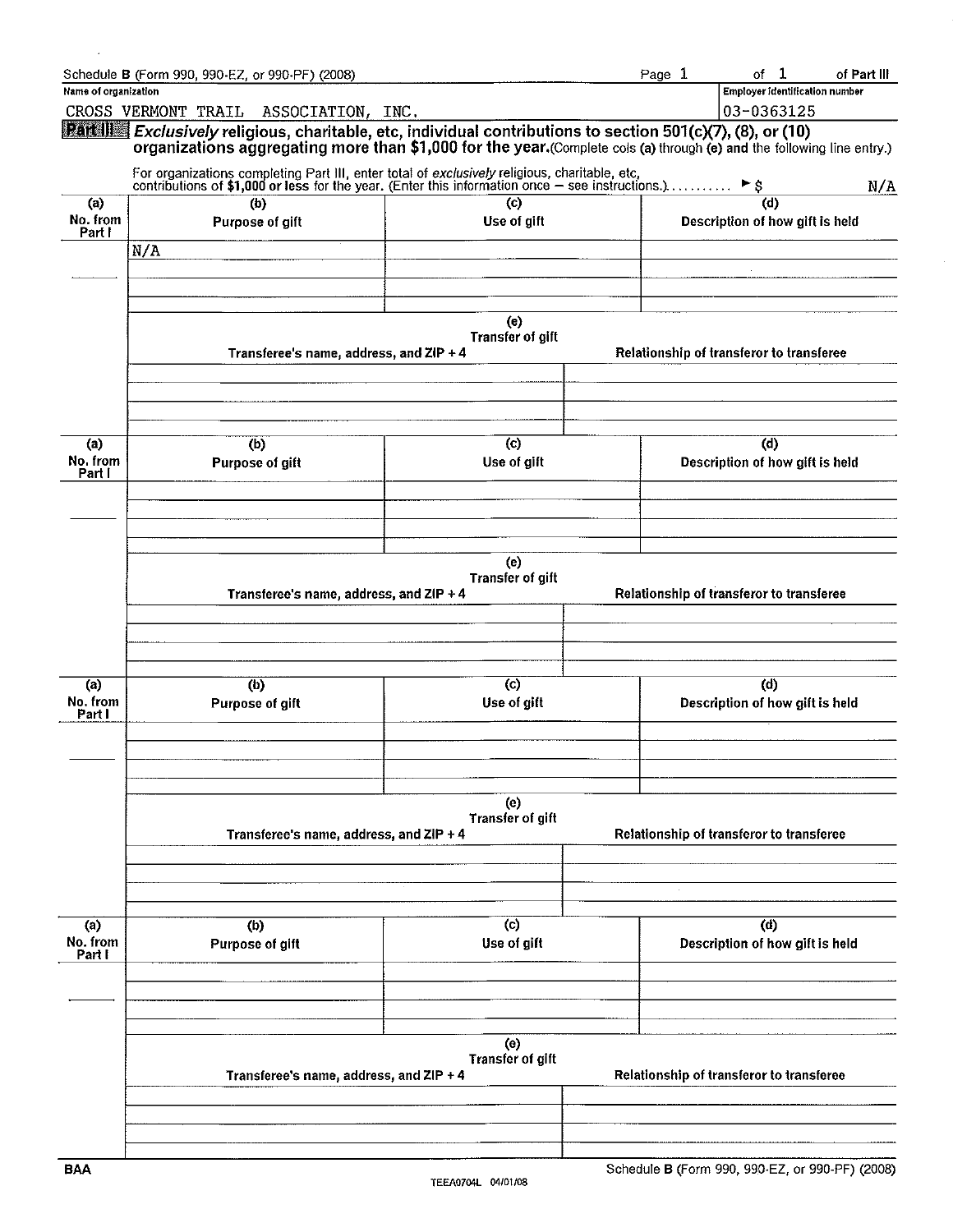# **2008** FEDERAL STATEMENTS

PAGE 1 **03-0363125** 

## **CROSS VERMONT TRAIL ASSOCIATION, INC.**

| <b>STATEMENT 1</b><br>FORM 990-EZ, PART I, LINE 16<br><b>OTHER EXPENSES</b><br>DEPRECIATION                                                                                                                                                                                                                                                                                                                          | 218.<br>-S<br>463.<br>1,609.<br>66.<br>428.<br>13.<br>1,401.<br>2,257.<br>13,885.<br>766.<br>14,425. |
|----------------------------------------------------------------------------------------------------------------------------------------------------------------------------------------------------------------------------------------------------------------------------------------------------------------------------------------------------------------------------------------------------------------------|------------------------------------------------------------------------------------------------------|
| TRAVEL.<br>TOTAL \$                                                                                                                                                                                                                                                                                                                                                                                                  | 495.<br>239.<br>36, 265.                                                                             |
| <b>STATEMENT 2</b><br>FORM 990-EZ, PART II, LINE 24<br><b>OTHER ASSETS</b>                                                                                                                                                                                                                                                                                                                                           |                                                                                                      |
| BEGINNING<br>55,665.<br>696.<br>TOTAL \$<br>$56,888.$ \$                                                                                                                                                                                                                                                                                                                                                             | <b>ENDING</b><br>$527.$ \$<br>309.<br>571.<br>1,604.<br>$\overline{2,484}$ .                         |
| <b>STATEMENT 3</b><br>FORM 990-EZ, PART II, LINE 26<br><b>TOTAL LIABILITIES</b>                                                                                                                                                                                                                                                                                                                                      |                                                                                                      |
| BEGINNING<br>S.<br>$76,699.$ \$<br>DEFERRED REVENUE.<br>15,045.<br>TOTAL \$<br>$91,744.$ \$                                                                                                                                                                                                                                                                                                                          | ENDING<br>11,105.<br>9,200.<br>20, 305                                                               |
| <b>STATEMENT 4</b><br>FORM 990-EZ, PART III, LINE 28<br>STATEMENT OF PROGRAM SERVICE ACCOMPLISHMENTS<br>CROSS VERMONT TRAIL ASSOCIATION, INC. ASSISTS MUNICIPALITIES, RECREATION GROUPS,<br>AND LANDOWNERS IN THE CREATION AND MANAGEMENT OF A FOUR-SEASON, MULTI-USE TRAIL<br>ACROSS THE STATE OF VERMONT FOR PUBLIC RECREATION, ALTERNATIVE TRANSPORTATION, AND<br>AWARENESS OF OUR NATURAL AND CULTURAL HERITAGE. |                                                                                                      |

 $\bar{z}$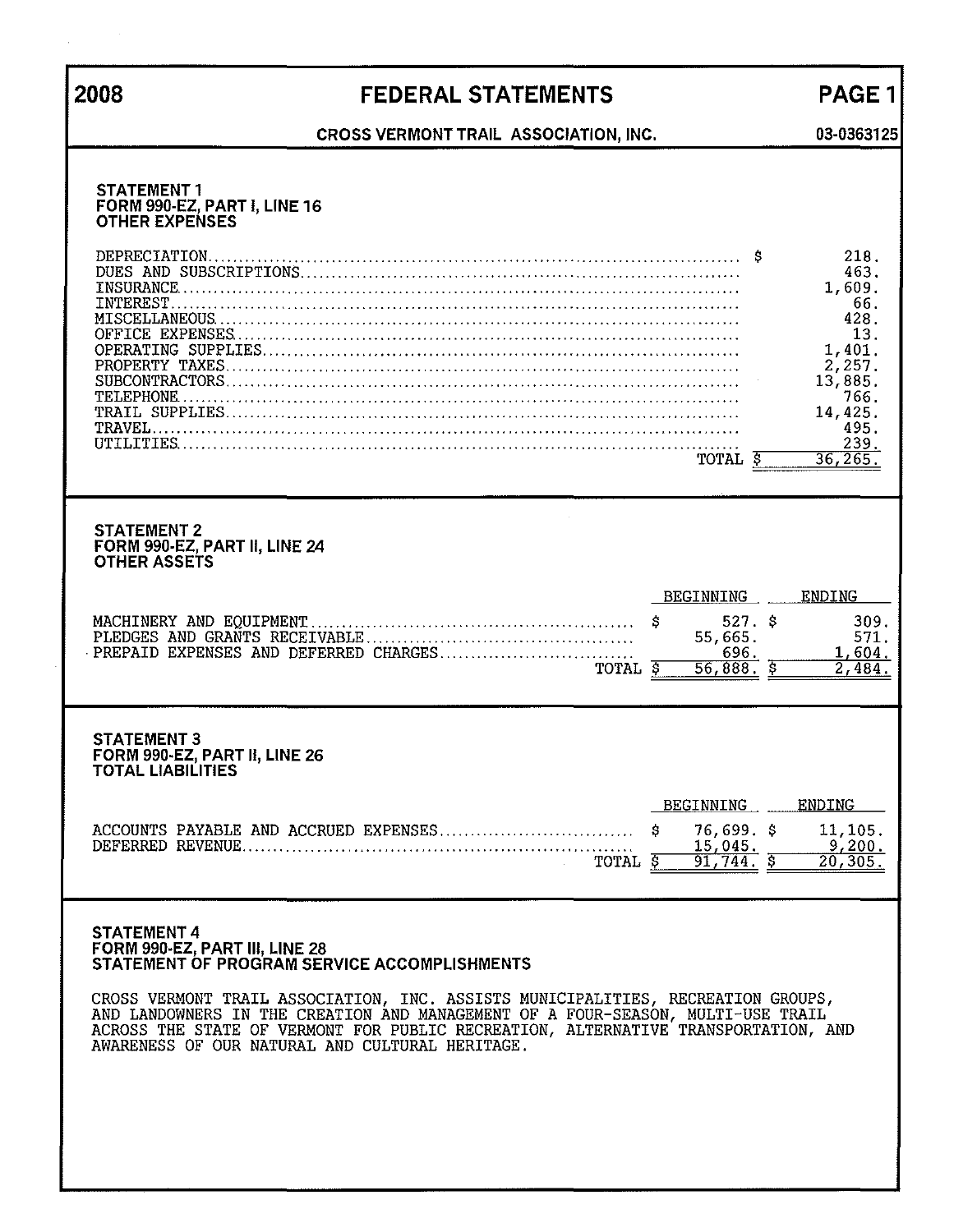# **2008** FEDERAL STATEMENTS PAGE 2

### **CROSS VERMONT TRAIL ASSOCIATION, INC. 03-0363125**

#### STATEMENT 5 **FORM 990-EZ, PART IV LIST OF OFFICERS, DIRECTORS, TRUSTEES, AND KEY EMPLOYEES**

| NAME AND ADDRESS                                                           | TITLE AND<br><b>AVERAGE HOURS</b><br>PER WEEK DEVOTED                           | COMPEN- | CONTRI-<br>SATION EBP & DC | <b>EXPENSE</b><br>BUTION TO ACCOUNT/<br><b>OTHER</b> |
|----------------------------------------------------------------------------|---------------------------------------------------------------------------------|---------|----------------------------|------------------------------------------------------|
| ERIC SCHARNBERG<br>29 MAIN STREET<br>MONTPELIER, VT 05633                  | EXECUTIVE DIREC $\frac{1}{20}$ , 182. $\frac{1}{20}$ 0. $\frac{1}{20}$<br>20.00 |         |                            | 0.                                                   |
| <b>GREG WESTERN</b><br>29 MAIN STREET<br>MONTPELIER, VT 05633              | TRAIL PROGRAMS<br>30.00                                                         | 28,033. | 0.                         | 0.                                                   |
| SUSAN BULMER<br>324 NORTH MAIN STREET<br><b>BARRE, VT 05641</b>            | EX-OFFICIO<br>1.00                                                              | 0.      | $0,$ $\blacksquare$        | 0.                                                   |
| PETER GREGORY<br>3117 ROSE HILL ROAD<br>WOODSTOCK, VT 05091                | EX-OFFICIO<br>1,00                                                              | 0.      | 0.                         | 0.                                                   |
| <b>JEFF COHEN</b><br>80 HIRAM'S CROSSING<br>JERICHO, VT 05645              | <b>DIRECTOR</b><br>1.00                                                         | 0.      | 0.                         | 0.                                                   |
| NED HOUSTON<br>370 MANSION HOLLOW ROAD<br>WATERBURY CENTER, VT 05677       | EX-OFFICIO<br>1.00                                                              | 0.      | 0.                         | 0.                                                   |
| ROSE PAUL<br>81 EAST HILL ROAD<br>PLAINFIELD, VT 05667                     | <b>CHAIRMAN</b><br>1.00                                                         | 0.      | 0.                         | 0.                                                   |
| NONA ESTRIN<br>2090 TOWN HILL ROAD<br>EAST MONTPELIER, VT 05651            | EX-OFFICIO<br>1.00                                                              | 0.      | 0.                         | 0.                                                   |
| <b>BEN ROSE</b><br>4711 WATERBURY-STOWE ROAD<br>WATERBURY CENTER, VT 05677 | VICE CHAIR<br>1.00                                                              | 0.      | 0.                         | 0.                                                   |
| MIKE THOMAS<br>PO BOX 147<br>WELLS RIVER, VT 05081                         | <b>DIRECTOR</b><br>1.00                                                         | 0.      | 0.                         | 0.                                                   |
| RICK HOPKINS<br>COUNTY ROAD<br>EAST MONTPELIER, VT 05651                   | <b>TREASURER</b><br>1.00                                                        | 0.      | 0.                         | 0.                                                   |
| SANDRA BRUGGEMANN<br>176 GRAVES FARM ROAD<br>WAITSFIELD, VT 05673          | <b>DIRECTOR</b><br>1.00                                                         | $0$ .   | 0.                         | 0.                                                   |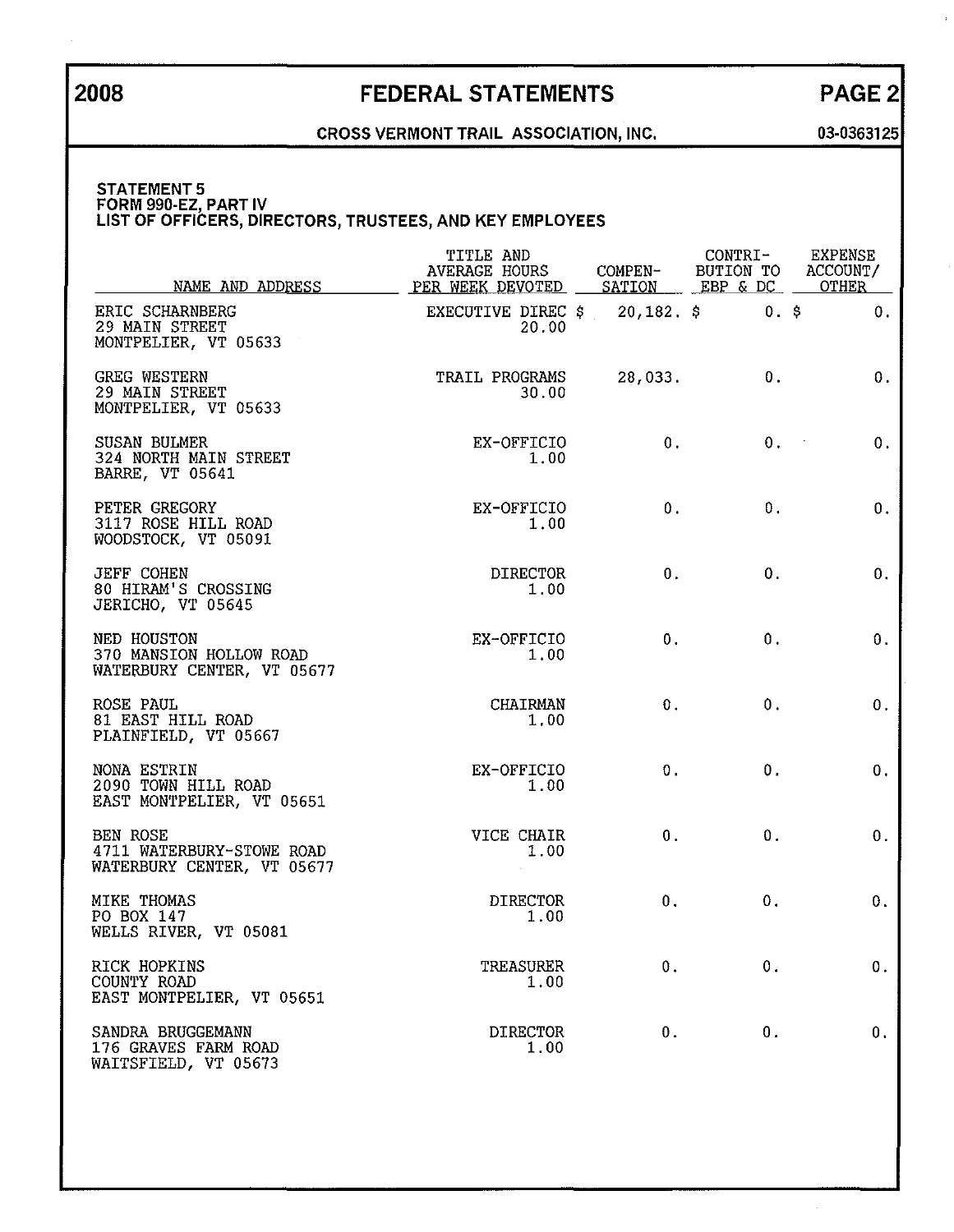## **2008**

## FEDERAL STATEMENTS

# PAGE 3

**03-0363125** 

### **CROSS VERMONT TRAIL ASSOCIATION, INC.**

#### **STATEMENT 5 (CONTINUED) FORM 990-EZ, PART IV LIST OF OFFICERS, DIRECTORS, TRUSTEES, AND KEY EMPLOYEES**

| NAME AND ADDRESS                                                     | TITLE AND<br><b>AVERAGE HOURS</b><br>WEEK DEVOTED<br><b>PER</b> | COMPEN-<br>SATION | CONTRI-<br>BUTION TO<br>EBP & DC | <b>EXPENSE</b><br>ACCOUNT/<br>OTHER |
|----------------------------------------------------------------------|-----------------------------------------------------------------|-------------------|----------------------------------|-------------------------------------|
| <b>BILL MERRYLEES</b><br><b>BARRE STREET</b><br>MONTPELIER, VT 05602 | DIRECTOR \$<br>1.00                                             | $0.$ $\delta$     | 0.                               |                                     |
|                                                                      | TOTAL                                                           | 48,215            |                                  |                                     |

#### STATEMENT 6 **FORM 990-EZ, PART VI REGARDING TRANSFERS ASSOCIATED WITH PERSONAL BENEFIT CONTRACTS**

| (A) DID THE ORGANIZATION, DURING THE YEAR, RECEIVE ANY FUNDS, DIRECTLY OR |      |
|---------------------------------------------------------------------------|------|
| INDIRECTLY, TO PAY PREMIUMS ON A PERSONAL BENEFIT CONTRACT?               | NO.  |
| (B) DID THE ORGANIZATION, DURING THE YEAR, PAY PREMIUMS, DIRECTLY OR      |      |
|                                                                           | NO . |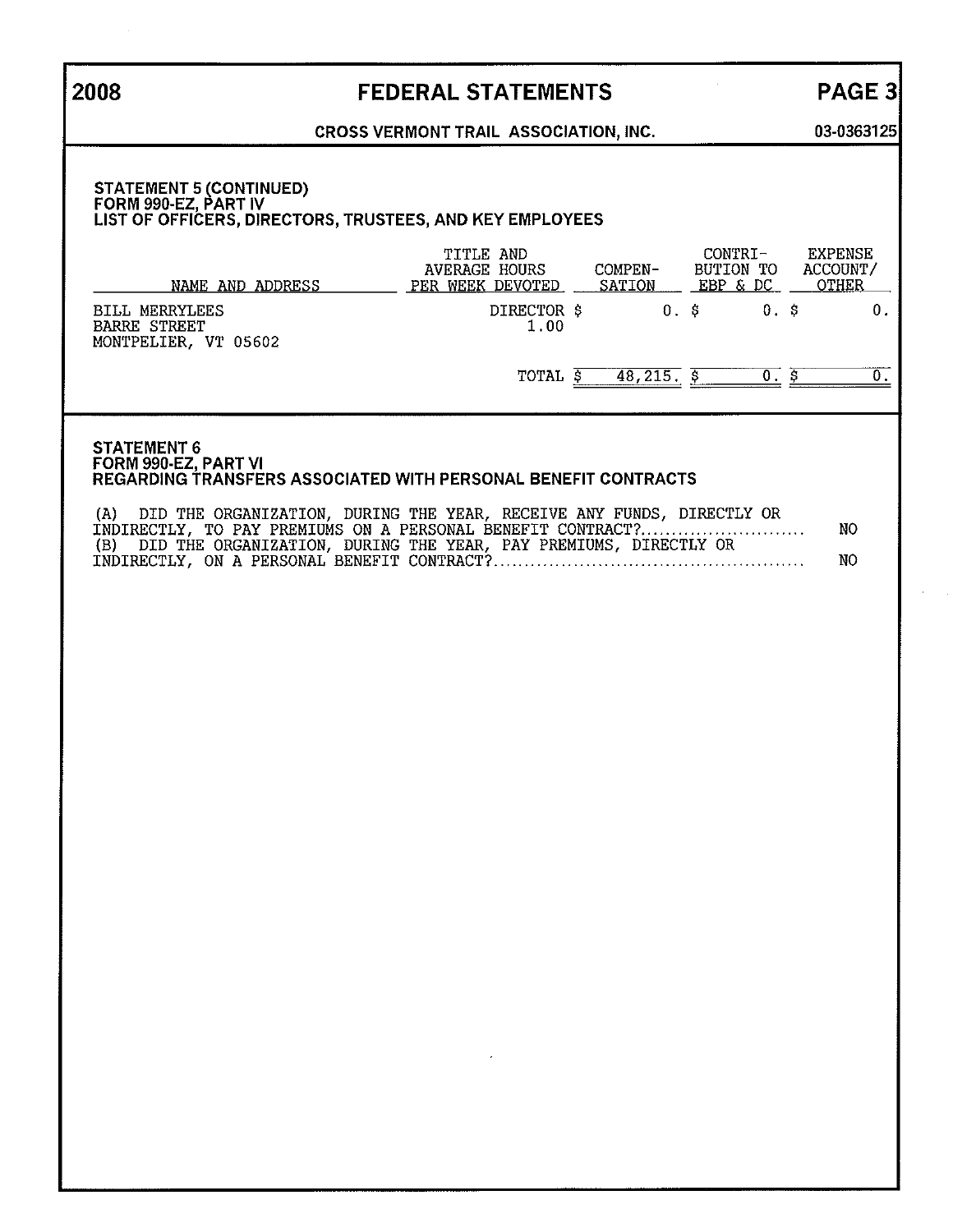# **2008 FEDERAL EXEMPT ORGANIZATION TAX SUMMARY (EZ)**

**CROSS VERMONT TRAIL ASSOCIATION, INC.** 

**03·0363125** 

PAGE 1

| <b>FORM 990-EZ REVENUE</b>                                                                                                                            | 2008                             | 2007                        | <b>DIFF</b>                       |
|-------------------------------------------------------------------------------------------------------------------------------------------------------|----------------------------------|-----------------------------|-----------------------------------|
| CONTRIBUTIONS, GIFTS, AND GRANTS                                                                                                                      | 114,915<br>314                   | 285,921                     | $-171,006$<br>314                 |
|                                                                                                                                                       | 115,229                          | 286,319                     | $-171,090$                        |
| <b>EXPENSES</b><br>SALARIES AND EMPLOYEE BENEFITS<br>PROFESSIONAL FEES/PYMT TO CONTRACTORS<br>PRINTING, PUBLICATIONS, AND POSTAGE                     | 48,215<br>28,296<br>76<br>36,265 | 0                           | 48,215<br>28,296<br>-76<br>36,265 |
|                                                                                                                                                       | 112,852                          | 190,435                     | $-77,583$                         |
| <b>NET ASSETS OR FUND BALANCES</b><br>EXCESS OR (DEFICIT) FOR THE YEAR<br>NET ASSETS/FUND BAL. AT BEG. OF YEAR<br>NET ASSETS/FUND BAL. AT END OF YEAR | 2,377<br>124,310<br>126,687      | 95,884<br>28,426<br>124,310 | $-93,507$<br>95,884<br>2,377      |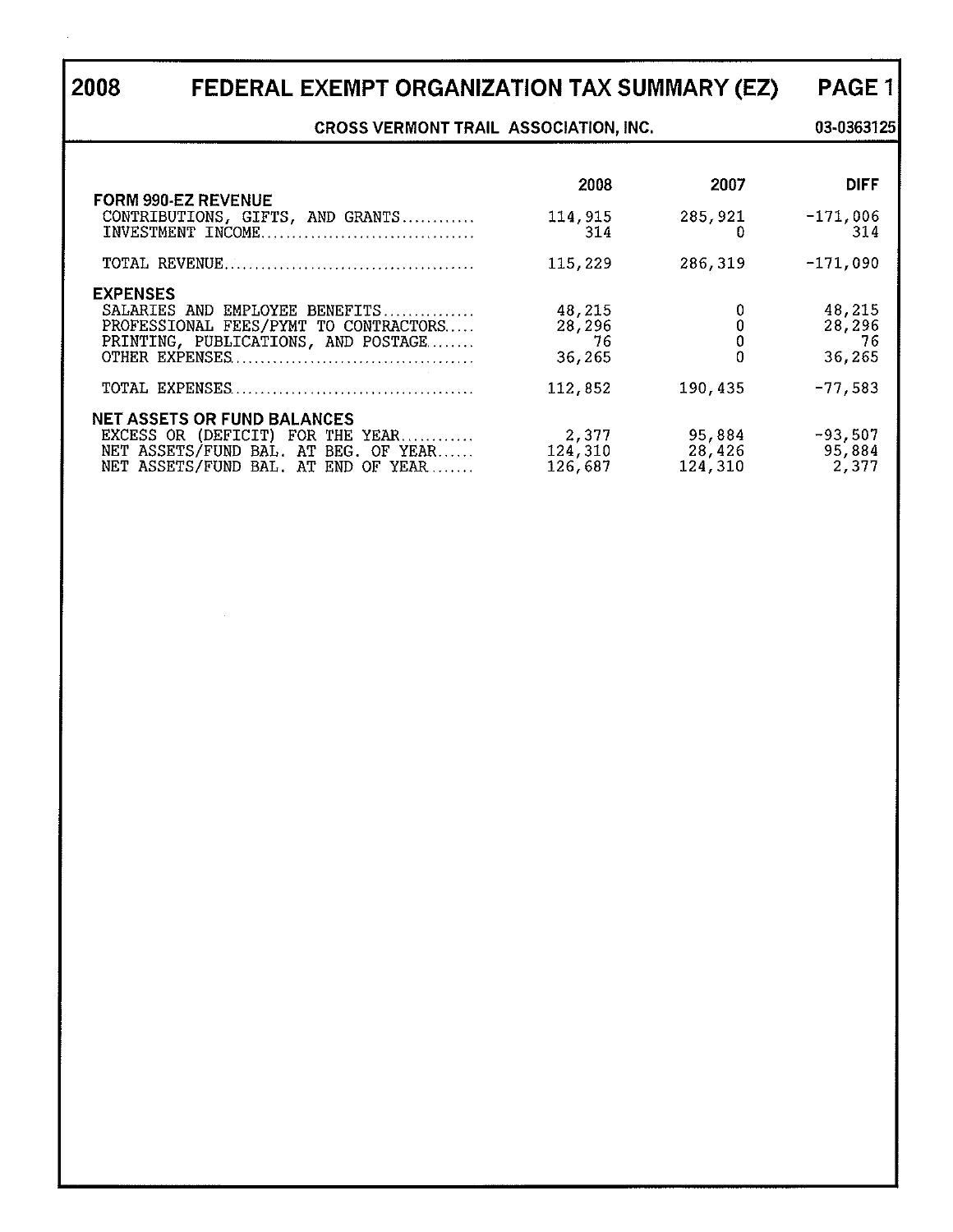# **2008 GENERAL INFORMATION** PAGE 1

CROSS VERMONT TRAIL ASSOCIATION, INC. 03-0363125

### FORMS NEEDED FOR THIS RETURN

FEDERAL: 990-EZ, SCH A, SCH B

### CARRYOVERS TO 2009

NONE